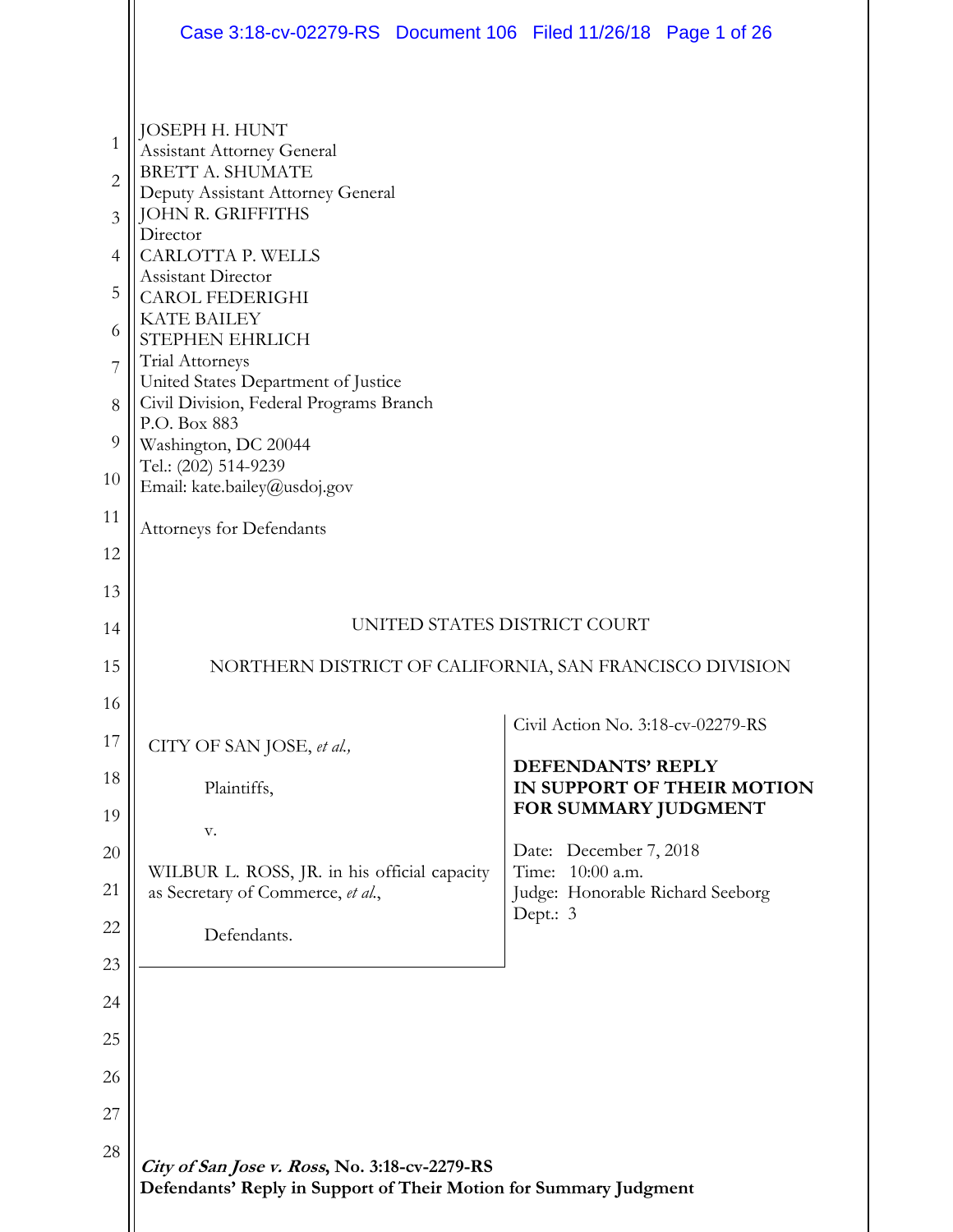# Case 3:18-cv-02279-RS Document 106 Filed 11/26/18 Page 2 of 26

 $1$ 

### **TABLE OF CONTENTS**

| $\overline{2}$ |                                                                                                                                   |  |
|----------------|-----------------------------------------------------------------------------------------------------------------------------------|--|
| $\overline{3}$ |                                                                                                                                   |  |
| $\overline{4}$ | Ι.                                                                                                                                |  |
| 5              |                                                                                                                                   |  |
| 6              | Plaintiffs Cannot Show a Substantial Risk of an Undercount or Resulting Harm3<br>В.                                               |  |
| 7              | Plaintiffs' Alleged Injuries from Fear of Loss of<br>C.                                                                           |  |
| 8              |                                                                                                                                   |  |
| 9              |                                                                                                                                   |  |
| 10             | Summary Judgment Is Appropriate For Defendants on Plaintiffs'<br>П.                                                               |  |
| 11             | III.                                                                                                                              |  |
| 12             | Plaintiffs Fail to Establish that the Court Should Rely on Extra-Record<br>A.                                                     |  |
| 13             |                                                                                                                                   |  |
| 14             | <b>B.</b>                                                                                                                         |  |
| 15             | The Secretary came into office prepared to consider various census<br>1.                                                          |  |
| 16             | 2.<br>The Secretary reasonably accepted the rationale set forth in the                                                            |  |
| 17             | Justice Department's letter for requesting a citizenship question 13                                                              |  |
| 18             | The Secretary was not required to share every facet of his<br>3.<br>consultation process when discussing the issues with relevant |  |
| 19             |                                                                                                                                   |  |
| $20\,$         | The Secretary's Decision Was Not in Excess of Statutory Jurisdiction or Otherwise<br>IV.                                          |  |
| 21             |                                                                                                                                   |  |
| 22             |                                                                                                                                   |  |
| 23             |                                                                                                                                   |  |
| 24             |                                                                                                                                   |  |
| 25             |                                                                                                                                   |  |
| 26             |                                                                                                                                   |  |
| 27             |                                                                                                                                   |  |
| 28             | City of San Jose v. Ross, No. 3:18-cv-2279-RS<br>Defendants' Reply in Support of Their Motion for Summary Judgment                |  |
|                | $- i -$                                                                                                                           |  |
|                |                                                                                                                                   |  |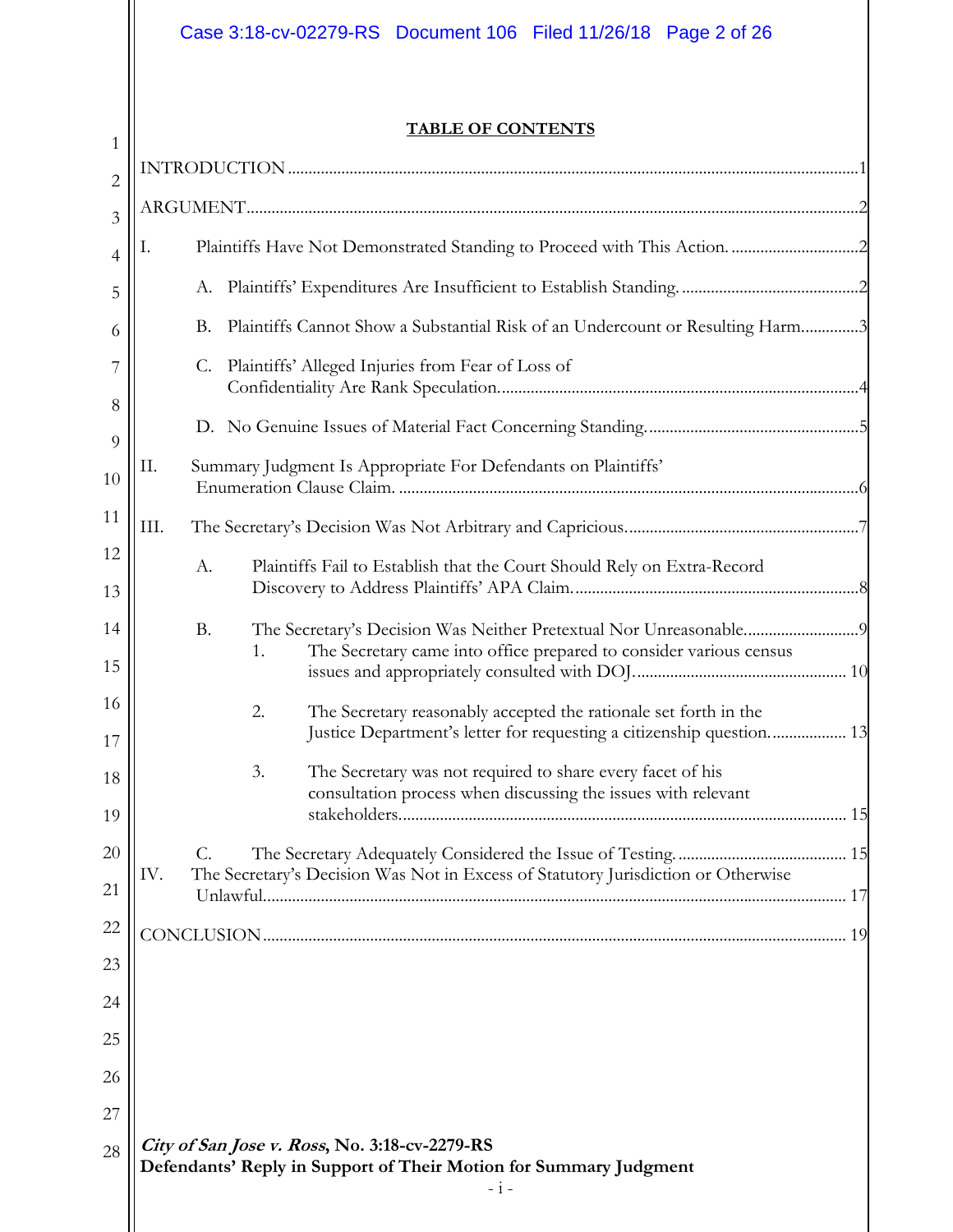|                | Case 3:18-cv-02279-RS  Document 106  Filed 11/26/18  Page 3 of 26                                                  |
|----------------|--------------------------------------------------------------------------------------------------------------------|
|                |                                                                                                                    |
| 1              | <b>TABLE OF AUTHORITIES</b>                                                                                        |
| $\overline{2}$ | <b>Cases</b>                                                                                                       |
| 3              | Am. Fed'n of Gov't Employees, AFL-CIO, Local 3669 v. Shinseki,                                                     |
| 4              |                                                                                                                    |
| 5              | Asarco, Inc. v. EPA,                                                                                               |
| 6<br>7         | Bowman Transp., Inc. v. Ark-Best Freight Sys, Inc.,                                                                |
| 8              | Camp v. Pitts,                                                                                                     |
| $\Omega$       |                                                                                                                    |
| 10             | City of Tacoma v. FERC,                                                                                            |
| 11             | Clapper v. Amnesty Int'l, USA,                                                                                     |
| 12             |                                                                                                                    |
| 13             | Ctr. for Bio. Diversity v. Fish $\mathcal{Q}$ Wildlife Serv.,                                                      |
| 14             |                                                                                                                    |
| 15<br>16       | Ctr. for Bio. Diversity v. Zinke,                                                                                  |
| 17             | Doe v. Tenenbaum,                                                                                                  |
| 18             |                                                                                                                    |
| 19             | Encino Motorcars, LLC v. Navarro,                                                                                  |
| 20             | Farrell v. Tillerson,                                                                                              |
| 21             |                                                                                                                    |
| 22             | Fla. Light & Power Co v. Lorion,                                                                                   |
| 23             | Guerrero v. Clinton,                                                                                               |
| 24             |                                                                                                                    |
| 25             | Herguan Univ. v. ICE,                                                                                              |
| 26             |                                                                                                                    |
| 27             |                                                                                                                    |
| 28             | City of San Jose v. Ross, No. 3:18-cv-2279-RS<br>Defendants' Reply in Support of Their Motion for Summary Judgment |
|                | $-$ ii $-$                                                                                                         |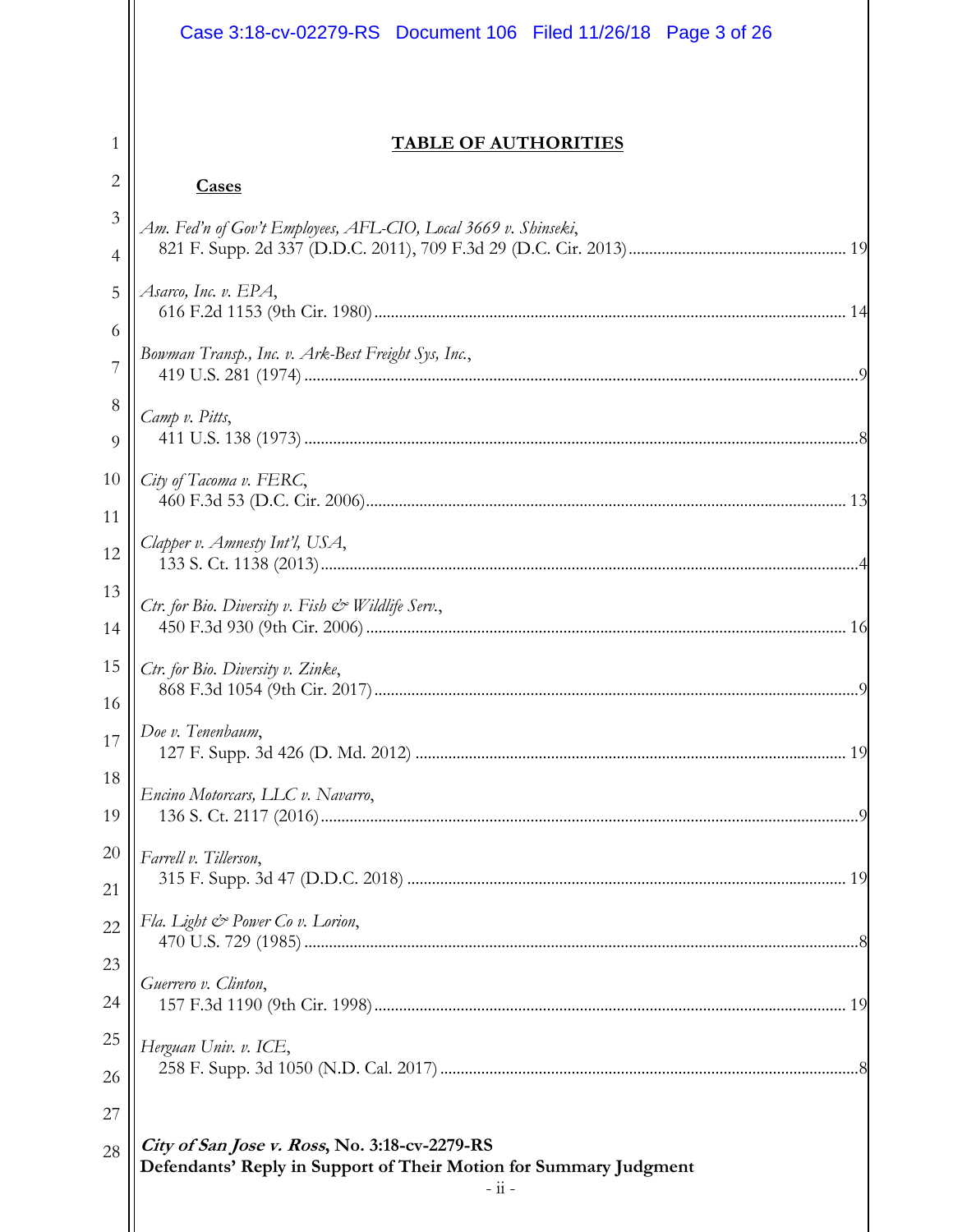|                     | Case 3:18-cv-02279-RS  Document 106  Filed 11/26/18  Page 4 of 26                                                                          |  |
|---------------------|--------------------------------------------------------------------------------------------------------------------------------------------|--|
| $\mathbf{1}$        | In re Dep't of Commerce,                                                                                                                   |  |
| $\overline{c}$<br>3 | Lands Council v. Powell,                                                                                                                   |  |
| $\overline{4}$      | Motion Picture Ass'n of Am., Inc. v. FCC,                                                                                                  |  |
| 5<br>6              | Motor Vehicle Mfrs. Ass'n of U.S., Inc. v. State Farm Mut. Auto. Ins. Co.,                                                                 |  |
| 7<br>8              | Natural Resources Defense Council v. National Highway Traffic Safety Admin.,                                                               |  |
| 9<br>10             | Pacific Dawn LLC v. Pritzker,                                                                                                              |  |
| 11                  | Reed v. Salazar,                                                                                                                           |  |
| 12<br>13            | Rempfer v. Sharfstein,                                                                                                                     |  |
| 14<br>15            | San Luis & Delta-Mendota Water Auth. v. Locke,                                                                                             |  |
| 16 <sup>1</sup>     | Sw. Ctr. for Bio. Diversity v. Forest Serv.,                                                                                               |  |
| 17<br>18            | Tri-Valley CAREs v. Dep't of Energy,                                                                                                       |  |
| 19<br>20            | Tutein v. Daley,                                                                                                                           |  |
| 21                  | Wisconsin v. City of New York,                                                                                                             |  |
| 22                  | <b>Statutes</b>                                                                                                                            |  |
| 23<br>24            |                                                                                                                                            |  |
| 25                  |                                                                                                                                            |  |
| 26                  |                                                                                                                                            |  |
| 27                  |                                                                                                                                            |  |
| 28                  | City of San Jose v. Ross, No. 3:18-cv-2279-RS<br>Defendants' Reply in Support of Their Motion for Summary Judgment<br>$ \frac{111}{111}$ - |  |
|                     |                                                                                                                                            |  |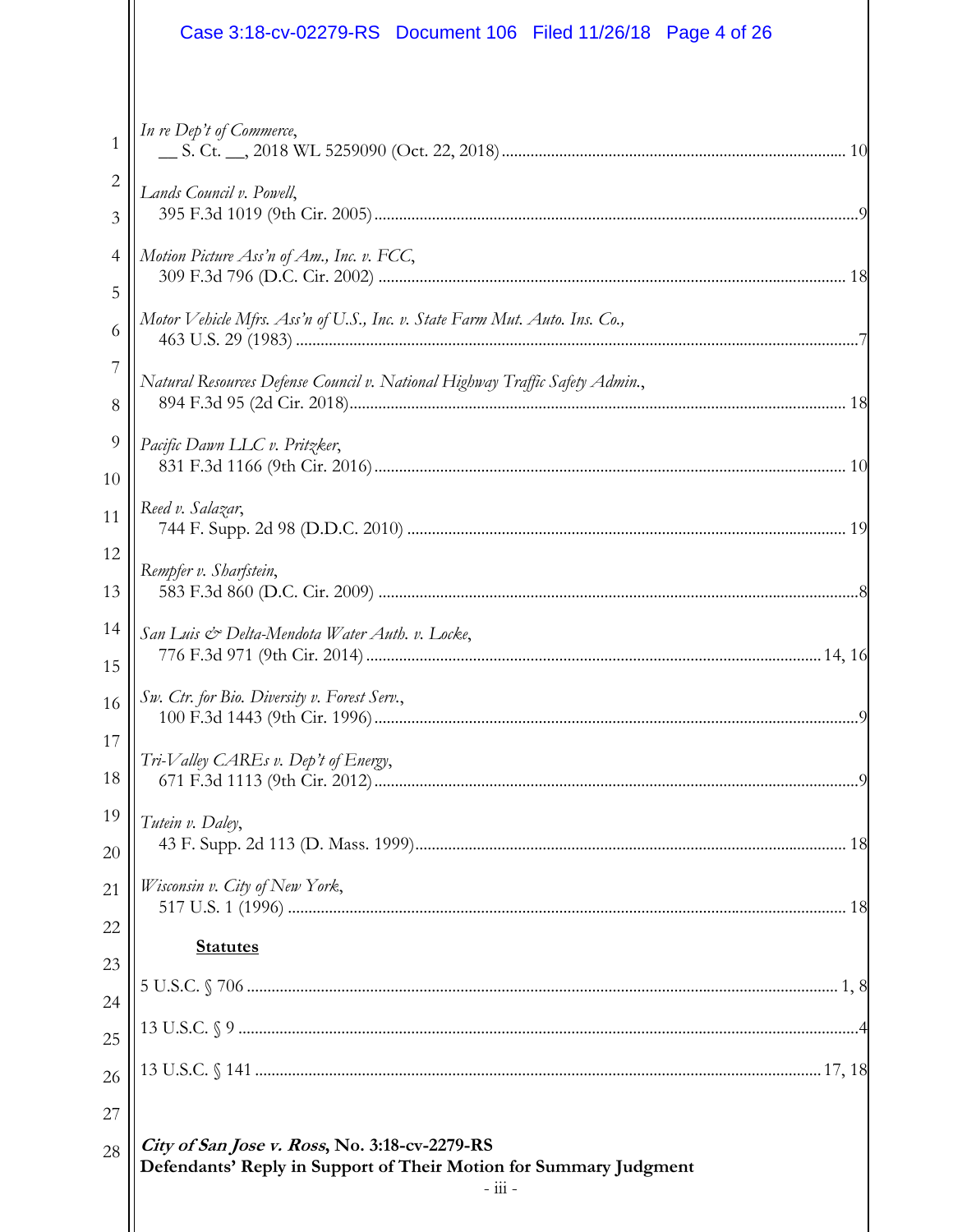|                | Case 3:18-cv-02279-RS Document 106 Filed 11/26/18 Page 5 of 26                                                                |
|----------------|-------------------------------------------------------------------------------------------------------------------------------|
|                |                                                                                                                               |
| 1              |                                                                                                                               |
| $\overline{c}$ | <b>Other Authorities</b>                                                                                                      |
| $\mathfrak{Z}$ | U.S. Census Bureau, Statistical Quality Standards (July 2013),                                                                |
| $\overline{4}$ | https://www.census.gov/content/dam/Census/about/about-the-bureau/policies_and                                                 |
| 5<br>6         |                                                                                                                               |
| 7              |                                                                                                                               |
| $8\,$          |                                                                                                                               |
| 9              |                                                                                                                               |
| 10             |                                                                                                                               |
| 11             |                                                                                                                               |
| 12             |                                                                                                                               |
| 13             |                                                                                                                               |
| 14             |                                                                                                                               |
| 15             |                                                                                                                               |
| 16             |                                                                                                                               |
| 17             |                                                                                                                               |
| 18             |                                                                                                                               |
| 19             |                                                                                                                               |
| 20             |                                                                                                                               |
| 21             |                                                                                                                               |
| 22             |                                                                                                                               |
| 23             |                                                                                                                               |
| 24             |                                                                                                                               |
| 25             |                                                                                                                               |
| 26             |                                                                                                                               |
| 27             |                                                                                                                               |
| 28             | City of San Jose v. Ross, No. 3:18-cv-2279-RS<br>Defendants' Reply in Support of Their Motion for Summary Judgment<br>$-iv -$ |
|                |                                                                                                                               |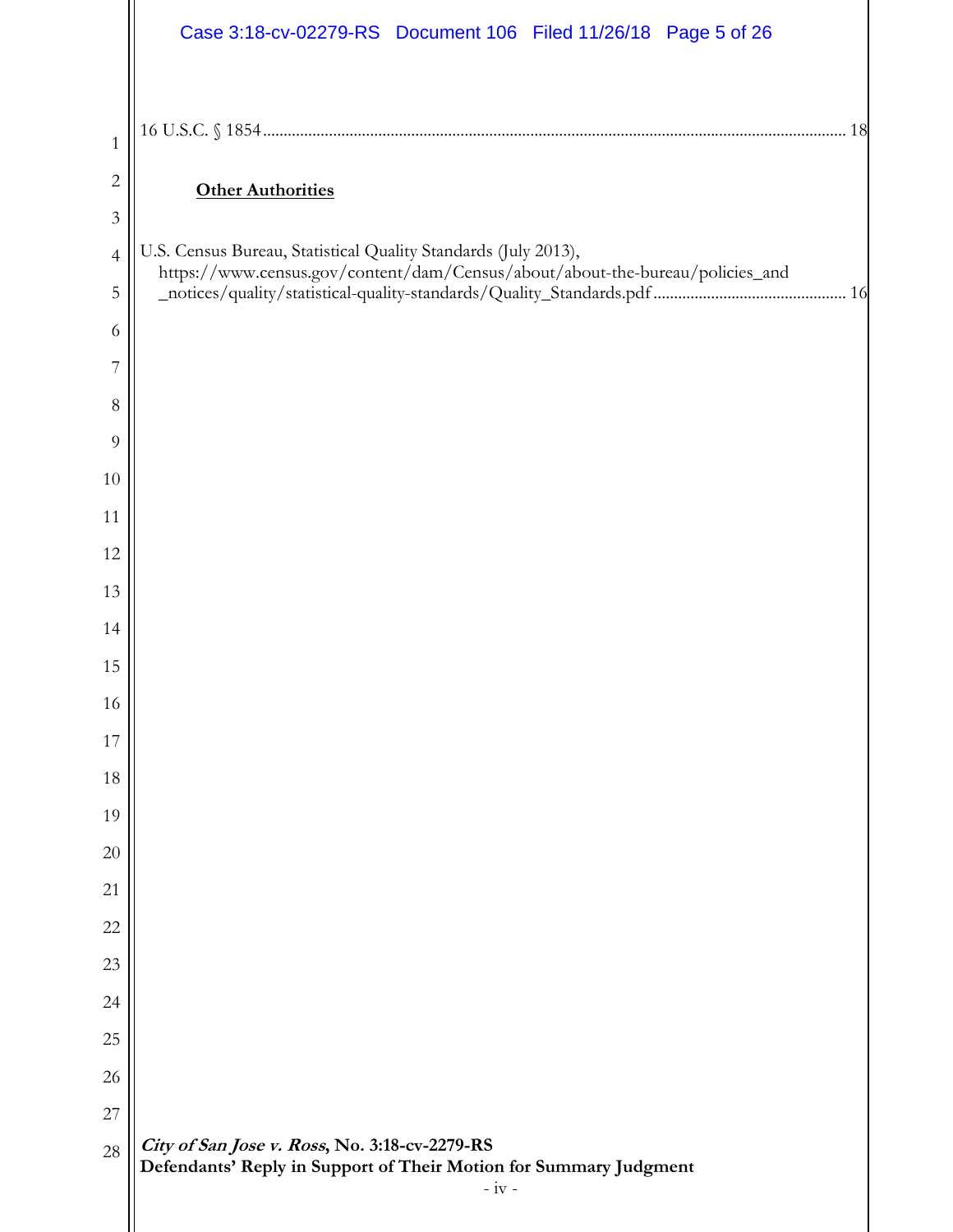#### **INTRODUCTION**

2 3 4 5 6 7 8 9 10 11 12 13 14 Plaintiffs oppose Defendants' motion for summary judgment mainly by mischaracterizing the government's standing arguments and asking the Court to ignore the actual merits claims before it in favor of de novo review of the Secretary's policy judgment. As to standing, Plaintiffs suggest that their burden is much lower than it actually is (or, conversely, that the government is suggesting it is much higher), but cannot meet their burden to establish the substantial risk of injury necessary to proceed at this late stage of the litigation. Plaintiffs cannot refute the Census Bureau's wellconsidered position that non-response follow-up operations will address any undercount such that the Bureau will conduct a complete enumeration, instead complaining that the Bureau did not look into the issue further. But it is Plaintiffs' burden, not the Census Bureau's, to demonstrate an injury fairly traceable to a putative differential undercount, and Plaintiffs are left only with wildly speculative confidentiality concerns and their own experts' incomplete analysis of the potential for a differential undercount. At the summary judgment stage, such thin gruel is not sufficient to substantiate standing.

15 16 17 18 19 20 21 22 23 24 25 26 27 On the merits, Plaintiffs' contentions that the enumeration clause will be violated by a differential undercount fails for the same reasons that Plaintiffs cannot establish standing; setting aside that Plaintiffs are wrong on what the Constitution requires, they simply have not met their burden to show a differential undercount will occur given the Bureau's preparations to conduct a complete enumeration. Plaintiffs similarly fail to explain why Defendants are not entitled to summary judgment on claims under the Administrative Procedure Act (APA), 5 U.S.C. § 706. In arguing that the Secretary's decision was arbitrary and capricious, Plaintiffs offer up a narrative full of bureaucratic intrigue, but fall short in substantiating these serious charges of misconduct. Instead, Plaintiffs resort to characterizing benign intragovernmental consultation as malfeasance without any tangible evidence. By the same token, Plaintiffs' claims of statutory violations rely mainly on rhetoric rather than any actual legal requirement imposed by Congress. Regardless, Plaintiffs do not even purport to show a dispute of material fact for trial; this claim should be resolved by the Court as a question of law based on the record. Defendants' motion for summary judgment should be granted.

**City of San Jose v. Ross, No. 3:18-cv-2279-RS**  28

1

**Defendants' Reply in Support of Their Motion for Summary Judgment**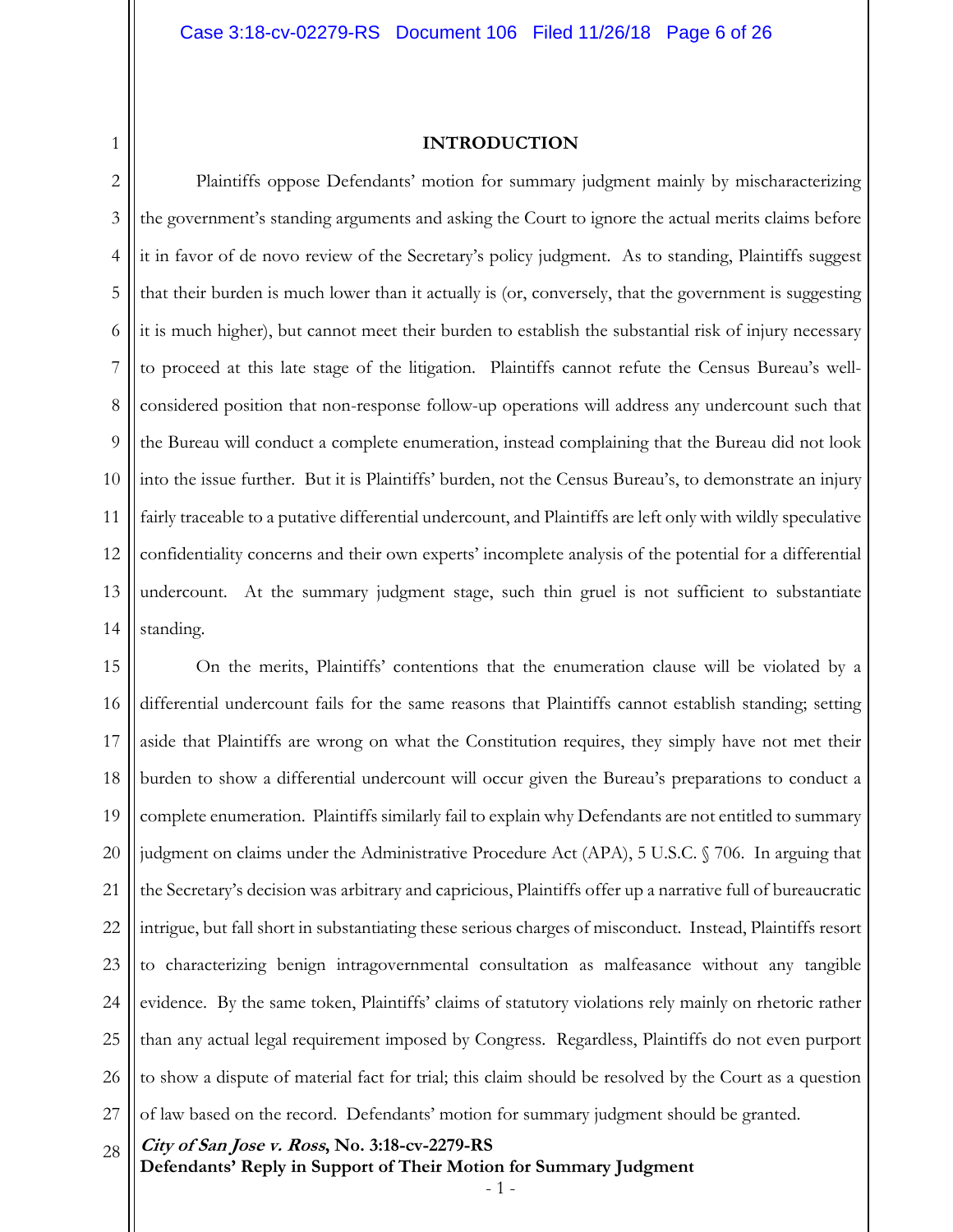#### **ARGUMENT**

### 2

1

#### **I. Plaintiffs Have Not Demonstrated Standing to Proceed with This Action.**

3 4 5 6 7 8 9 10 11 Plaintiffs rebut at length the Defendants' non-existent position that Plaintiffs must establish literal certainly of harm. As Defendants stated in their opposition to Plaintiffs' motion for partial summary judgment, Plaintiffs must show a "substantial risk" of injury. Defs.' Opp'n at 5-7, ECF No. 104. This requirement underpins all of Plaintiffs' theories for standing—they cannot prevail absent such a substantial risk of an injury, even if they have spent money to ward off an ephemeral risk, or if their members are unusually concerned about an insubstantial possibility. Nor, of course, have Plaintiffs identified a single person who does not plan to respond to the 2020 census because of the inclusion of the citizenship question, but who would reverse course if the question were removed.

12 13 14 Plaintiffs claim that they will be injured in three ways—by expenditures on the census, by the effects of an undercount, and by a threatened loss of confidentiality of responses, Pls.' Opp'n at 3-4, ECF No. 103, yet have not presented a substantial risk of any of these.

15

#### **A. Plaintiffs' Expenditures Are Insufficient to Establish Standing.**

**City of San Jose v. Ross, No. 3:18-cv-2279-RS**  16 17 18 19 20 21 22 23 24 25 26 27 28 First, Plaintiffs refer to the funds spent by San Jose and BAJI to prepare for the census. As further explained in Defendants' opposition, these funds only establish standing if the risk that they address is substantial. Defs.' Opp'n at 4-5. As discussed *infra*, the risk of harm from an undercount is not sufficient to satisfy standing requirements. And, as further described in Defendants' opposition, neither Plaintiff identifies with specificity outlays that are *traceable to the citizenship question*, rather than to the outreach they would perform about any decennial census—such as outreach in fact paid for by San Jose prior to the 2010 census. Defs.' Opp'n at 8-9. That Plaintiffs previously did outreach for the 2010 census permits the inference that they generally find such outreach worthwhile, regardless of whether a citizenship question is present. But the reverse is not true. If Plaintiffs show that they plan to spend more *money* in preparation for the 2020 decennial census, that does not resolve the question of traceability—there could be many reasons for the change, such as increased awareness of the importance of the census. It is *Plaintiffs'* burden to demonstrate that they

**Defendants' Reply in Support of Their Motion for Summary Judgment** 

- 2 -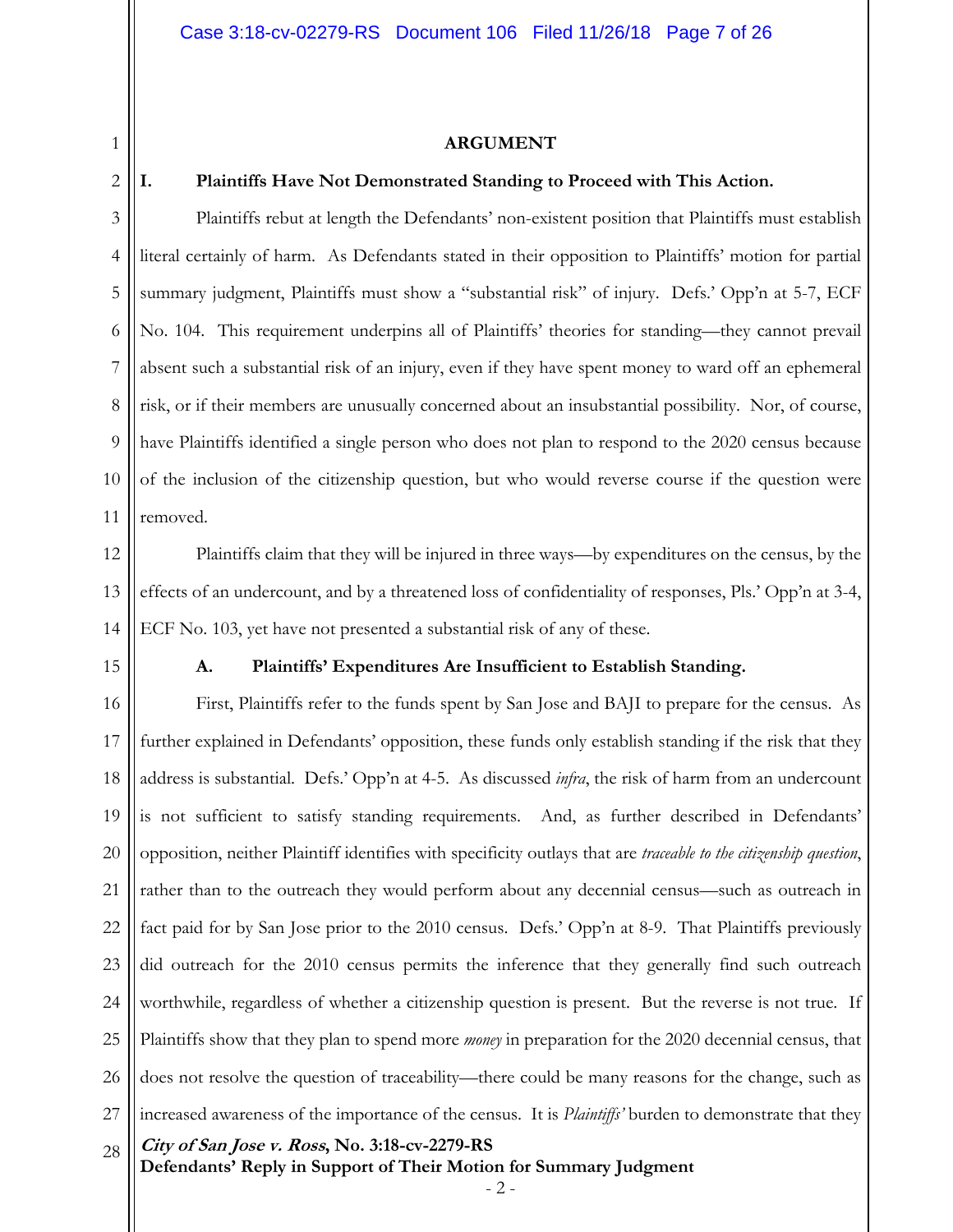#### Case 3:18-cv-02279-RS Document 106 Filed 11/26/18 Page 8 of 26

1 2 3 4 5 have or will spend money traceable to the reinstatement of the citizenship question, and further that these funds are *redressable*—that if Secretary Ross removed the citizenship question tomorrow they would actually spend less money, even despite the San Jose residents and BAJI members who apparently fear sharing data with the "Trump administration" in light of the "Muslim ban" and other policies.

6

7

## **B. Plaintiffs Cannot Show a Substantial Risk of an Undercount or Resulting Harm.**

8 9 10 11 12 13 Defendants have previously explained that Plaintiffs fail to show that an undercount will occur, or that it would injure them if it did. Defs.' Opp'n at 5-8. Plaintiffs now attempt to rely on the Census Bureau's evaluations of past censuses, and its conclusions that hard-to-count populations are hard to count, while simultaneously rejecting the conclusions of Dr. John Abowd, chief scientist of the Census Bureau, that the Bureau is aware of the difficulties in counting such populations, wellfunded to proceed in 2020, and *will* successfully enumerate everyone. This is an illogical position.

14 15 16 17 18 19 20 21 22 23 24 25 26 27 Plaintiffs also attempt to criticize Dr. Abowd's testimony that "credible quantitative evidence that the addition of the citizenship question would increase the net undercount or increase differential net undercounts for identifiable sub-populations" is lacking, Pls.' Opp'n at 6—on the grounds that the Census Bureau devoted insufficient resources to looking for such evidence. This reverses the proper burden. *Plaintiffs* must establish that they have standing, which in this case requires them to put forth such credible evidence of a substantial risk of a net or differential undercount and does not allow them to rely instead on a perceived lack of effort by an opposing party. Plaintiffs also claim that they have established a substantial risk of an undercount based on Dr. Abowd's statement that the reinstatement of a citizenship question "could drive the net undercounts way up or they could drive them way down." Pls.' Opp'n at 6. Dr. Abowd is simply stating that, in the absence of credible evidence, many possibilities are open but there are no certainties. Plaintiffs must do more than show that an undercount is possible in the sense that it is *possible* undersigned counsel will win a gold medal at the 2020 Olympics; they must show that an undercount—and resulting harm to their budgets or apportionment—is at a substantial risk of occurring.

**City of San Jose v. Ross, No. 3:18-cv-2279-RS**  28

**Defendants' Reply in Support of Their Motion for Summary Judgment**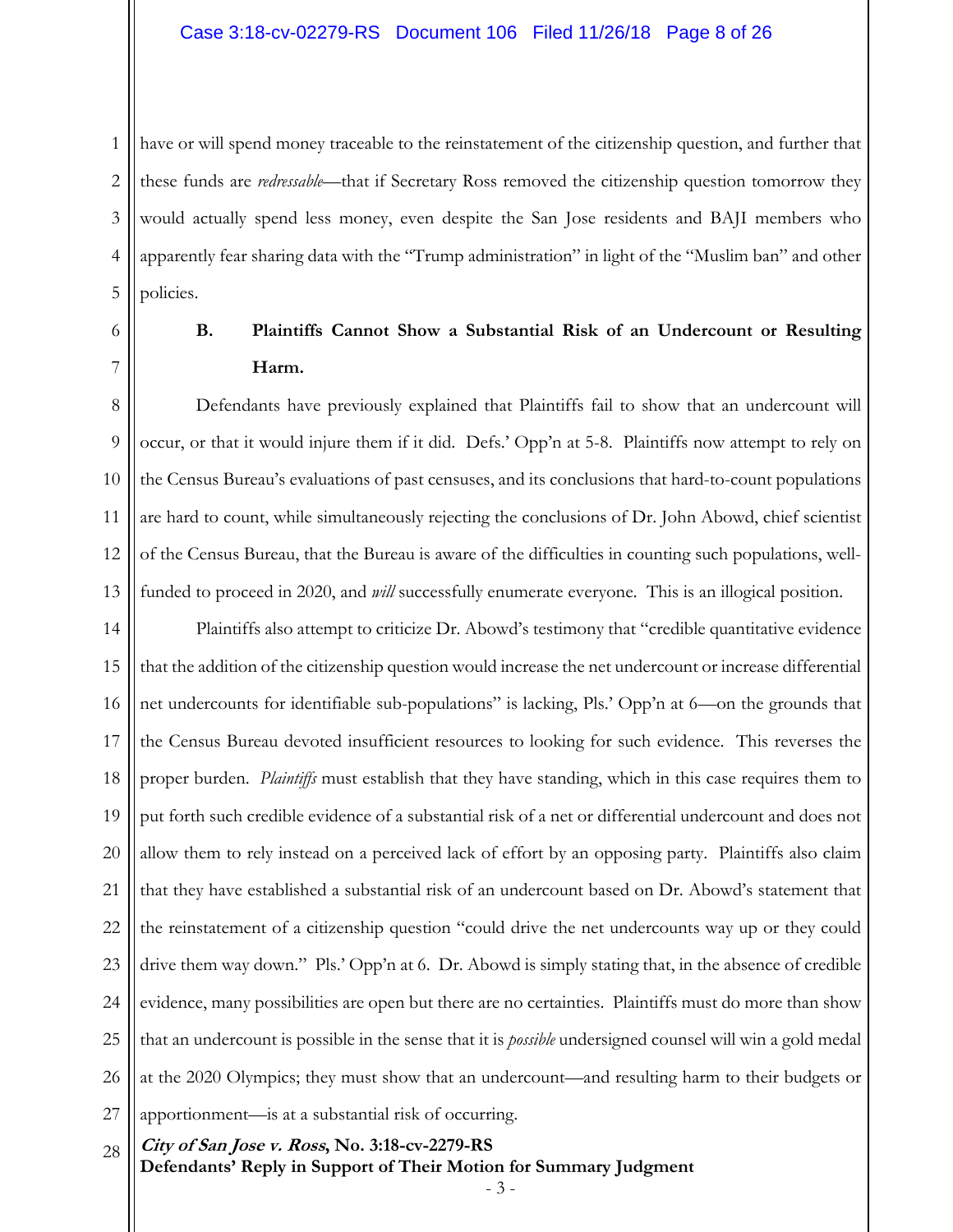2

1

# **C. Plaintiffs' Alleged Injuries from Fear of Loss of Confidentiality Are Rank Speculation.**

3 4 5 6 7 8 9 10 11 12 13 14 15 16 17 18 19 20 21 22 Plaintiffs also claim standing based on BAJI members' sense of "fear and intimidation" based on concerns that their census responses will not be kept confidential. As with Plaintiffs' fears of loss of funding, Plaintiffs must demonstrate a substantial risk that BAJI members' confidentiality or privacy is actually in danger—speculative worry does not satisfy Article III. *Clapper v. Amnesty Int'l, USA*, 133 S. Ct. 1138, 1151 (2013). Plaintiffs do not dispute that, by law, census responses must be kept confidential. *See, e.g.*, 13 U.S.C. § 9. Plaintiffs cannot point to a single piece of evidence indicating that the Census Bureau will alter its longstanding and deeply held commitment to preserving the confidentiality of census responses, or make any other change that would lead to the disclosure of census responses. Plaintiffs' only attempt at making such a showing is based on unfounded speculation that DOJ will change its position, set forth in a 2010 memoranda, that census data remain confidential in light of the PATRIOT Act. Pls.' Opp'n at 7. Plaintiffs cite an email sent *to* Acting Assistant Attorney General (AAG) John Gore concerning draft responses to questions from Congress. Pls.' Opp'n at 7-8. The email advised AAG Gore that it was better not to issue too broad of a response "in case the issues addressed in the OLC opinion or related issues come up later for renewed debate." Pls.' Opp'n at 8 (quoting Case Decl., Ex. B at 3). This anodyne piece of public relations advice—where possible, avoid taking a position—is completely unremarkable, and, at most, indicates that the author of the email thought it was theoretically possible that DOJ's position could one day be debated (as, indeed, is true for virtually every DOJ position). Plaintiffs offer no evidence that AAG Gore, or any decisionmaker in DOJ, shared that view—or that the *Census Bureau*, or indeed, Congress, would reverse the well-established policies that protect respondents' confidentiality.

**City of San Jose v. Ross, No. 3:18-cv-2279-RS Defendants' Reply in Support of Their Motion for Summary Judgment**  23 24 25 26 27 28 Indeed, at his deposition, AAG Gore was asked about this specific email. He testified that "to the extent [Plaintiffs' counsel is] suggesting that [the author of the email] said anything about what this administration would do, that's flatly inconsistent with the actual words on the page." Gore Tr. 309:18-21, Federighi Decl., Ex. A. He further testified that he was *not* aware of any ongoing deliberations about whether to revisit the position in DOJ's memo. Gore Tr. 311:8-17. Although

- 4 -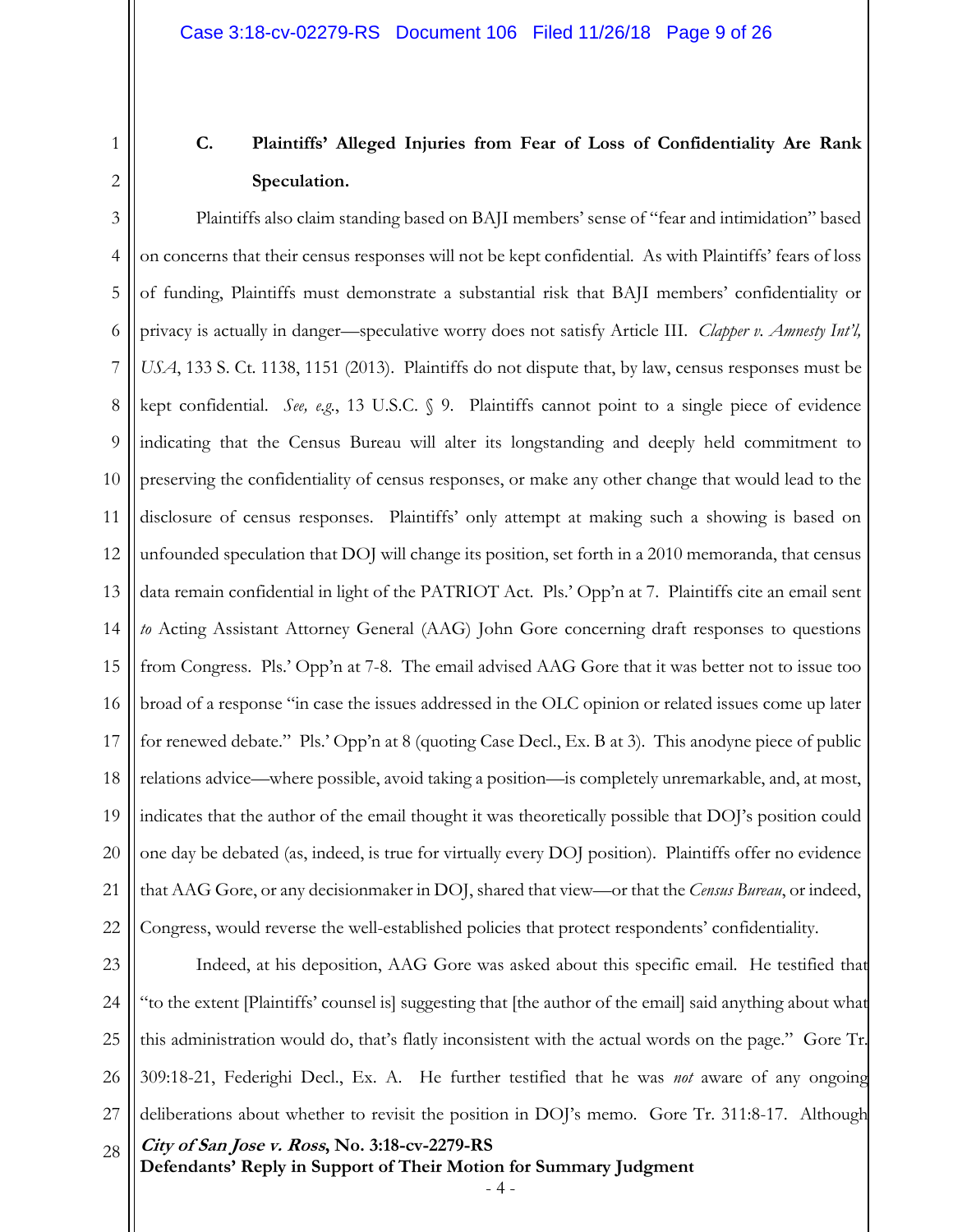1 2 3 4 Plaintiffs have presumably identified what they felt was the most concerning sentence in the 120,000 pages of DOJ documents that they received, they completely fail to present *any* evidence of a risk to the confidentiality of census responses, much less a substantial risk, and therefore lack standing on that ground.

5

#### **D. No Genuine Issues of Material Fact Concerning Standing.**

6 7 8 9 10 11 12 13 Plaintiffs also claim that, failing everything else, a genuine issue of material fact exists as to their standing. Pls.' Opp'n at 8-9. Plaintiffs appear to confuse *uncertainty* with a dispute of material fact. The mere fact that Dr. Abowd testified that he expected a complete enumeration in the 2020 census, but that it was within the realm of possibility than an undercount could occur, does not create a disputed fact. Rather it creates a somewhat uncertain fact, and it certainly does not establish a substantial risk of an undercount. Plaintiffs' contention to the contrary that any dispute over "whether an undercount 'will' happen itself shows that there is no dispute that there is a 'substantial risk' that it will happen," Pls.' Opp'n at 8 n.8, verges on nonsense.

14 15 16 17 18 Plaintiffs once again cherry-pick the Census Bureau's analysis, accepting the agency's calculations of *past* undercounts and attempting to parlay those into predictions about the *future*, despite the contrary opinion of Dr. Abowd. Indeed, there is no reason to assume that the Census Bureau's performance in 2020 will be the same as in 2010, given that it has spent the past ten years improving its systems as a result of lessons learned in 2010.

19 20 21 22 23 24 25 Finally, Plaintiffs seek to rely on the expert declarations of Drs. Barreto and O'Muircheartaigh.<sup>1</sup> Dr. Barreto conducted a survey to attempt to gauge the impact of the citizenship question on response rates to the 2020 census. Barreto Decl. ¶¶ 62-78, Pls.' Opp'n, Ex. 1, ECF No. 103-3. This survey, however, failed to sufficiently address the ultimate enumeration, after households are encouraged to respond; NRFU, including review of administrative records and proxies; and imputation. Although at the end of the survey Dr. Barreto asked respondents in the same survey if additional contact would change their mind, Barreto Decl. ¶ 81, but this ignores the effects of

26

**City of San Jose v. Ross, No. 3:18-cv-2279-RS**  28

<u>.</u>

**Defendants' Reply in Support of Their Motion for Summary Judgment** 

<sup>27</sup> <sup>1</sup> Defendants address these arguments here, rather than with the Enumeration Clause arguments, as Plaintiffs' standing to proceed is jurisdictional.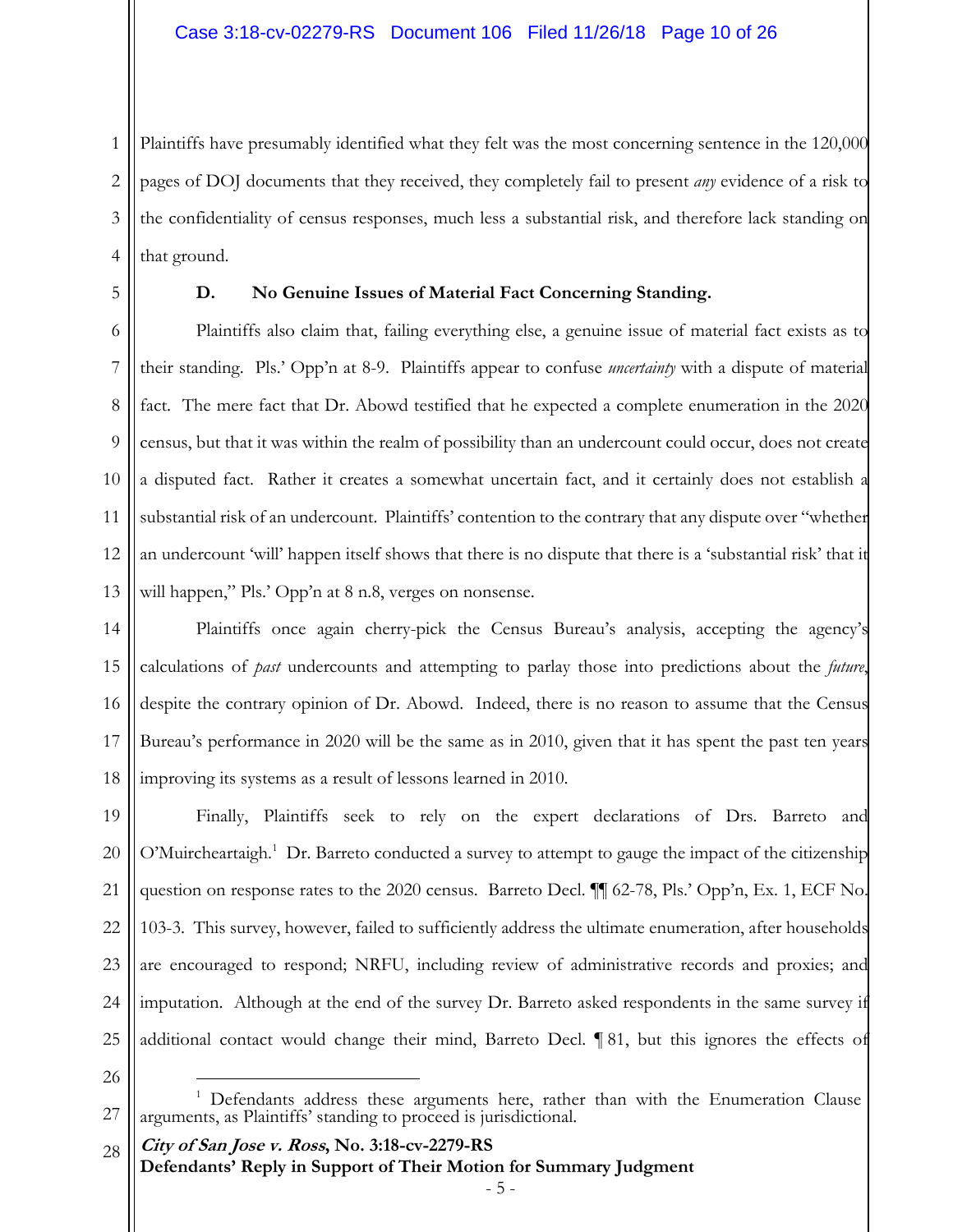#### Case 3:18-cv-02279-RS Document 106 Filed 11/26/18 Page 11 of 26

2 3 4

1 5 6 7 8 administrative records proxy data, and imputation; and is an unsatisfactory measure of response to inperson contact with an enumerator because "asking someone about their intention to do something and actually measuring what they do in a field experiment is very different." Abowd Tr. 1162:13 – 1163:3, Federighi Decl., Ex. B. As to the Census Bureau's extensive efforts to enumerate those who do not initially respond, both Drs. Barreto and O'Muircheartaigh make highly general statements, essentially conveying that hard-to-count populations are, in fact, hard to count, but neither predicts with specificity what NRFU success-rate they would therefore expect for the households that Dr. Barreto believes will choose not to self-respond due to a citizenship question.

9 10 11 12 13 14 15 16 17 18 19 20 Crucially, even if the Court were to assume that Dr. Barreto's estimated undercount is correct, Plaintiffs identify no admissible evidence indicating that they will actually be harmed (for example, evidence that residents of San Jose or BAJI members will lose congressional representation). To the contrary, Defendants' expert, Dr. Gurrea, began his analysis with the estimated undercounts generated from Dr. Barreto's survey (however unsubstantiated), and assuming historical success rates for NRFU, Dr. Gurrea concluded that "congressional apportionment in any state (including California) does not change due to reinstatement of a citizenship question." Gurrea Decl. ¶¶ 11, 14, 66-70, Defs.' MSJ, Ex. B, ECF No. 100-2. Using a similar method, Dr. Gurrea concluded that any effects on funding from Dr. Barreto's predicted undercount would likely be very small. Gurrea Decl. ¶ 11. Although Plaintiffs apparently disagree, their failure to come forward with reliable evidence, as opposed to mere supposition, falls short of establishing a genuine dispute of material fact relating to their injuries from the reinstatement of a citizenship question.

## 21

#### 22

### **II. Summary Judgment Is Appropriate For Defendants on Plaintiffs' Enumeration Clause Claim.**

23 24 25 26 As this Court explained at the motion-to-dismiss phase, the Enumeration Clause issue presented "a close question" and "[w]hether plaintiffs can ultimately sustain this showing on the merits remains to be seen." Order Denying MTDs at 28-29, ECF No. 86. At summary judgment, Plaintiffs must accordingly meet a higher burden, which they have failed to do.

27

**City of San Jose v. Ross, No. 3:18-cv-2279-RS Defendants' Reply in Support of Their Motion for Summary Judgment**  28 As this Court has noted, "demographic questions have long been a part of the enumeration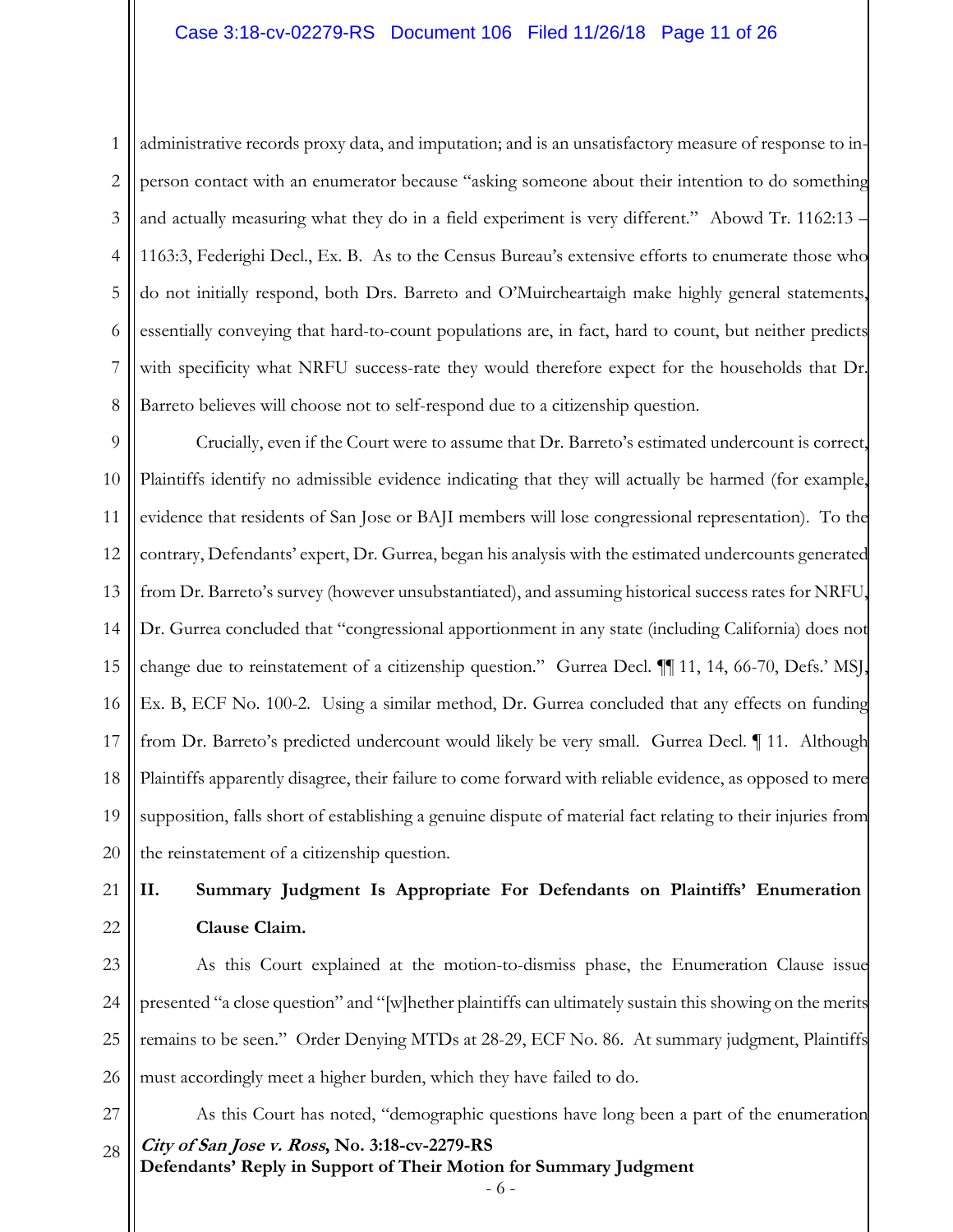1 2 3 4 5 6 7 8 process since its inception" and Plaintiffs are therefore, necessarily "not taking the position that every single past census that included a citizenship question was constitutionally defective." *Id.* at 26-27. Instead, Plaintiffs must show, using admissible evidence, that the citizenship question "is so uniquely impactful on the process of *counting* itself, that it becomes akin to a mechanics-of-counting-type challenge." *Id*. at 28 (emphasis added). For the same reasons that Plaintiffs cannot show a substantial likelihood of an undercount or of any harm, as discussed *supra* at Part I.B, Plaintiffs have not shown a genuine dispute of material fact regarding the likelihood of a total failure of enumeration sufficient to violate the Enumeration Clause.

9

#### **III. The Secretary's Decision Was Not Arbitrary and Capricious.**

10 11 12 13 14 15 16 17 18 19 20 21 22 23 24 The Secretary's decision was not arbitrary and capricious because he set out to understand the costs and benefits of reinstating a citizenship question before making his decision and explained his reasoning based on the record before him. In opposing Defendants' motion for summary judgment on Plaintiffs' arbitrary-and-capricious claim, Plaintiffs argue that Defendants' motion should be denied as "boilerplate statements regarding the deference to agency decision-making in ordinary APA cases." Pls.' Opp'n at 11. But Plaintiffs' disregard for the fundamental standards that undergird judicial review of agency action is no basis to deny Defendants' motion. Plaintiffs contend that Defendants acted egregiously and unlawfully and thus reason that *their* case "is no ordinary APA case," such that the ordinary rules of deference should not apply. *See id.* Yet every plaintiff in an APA case believes the government has acted unlawfully, often egregiously, and Plaintiffs' particular objections to the action under review in this case do not entitle them to *de novo* review of the Secretary's judgment. Plaintiffs cannot contest that the only question before the Court in an arbitraryand-capricious claim is whether the agency's decision "was the product of reasoned decisionmaking." *Motor Vehicle Mfrs. Ass'n of U.S., Inc. v. State Farm Mut. Auto. Ins. Co.* ("*State Farm*"), 463 U.S. 29, 52 (1983). And Plaintiffs' arguments on this point fail.

**City of San Jose v. Ross, No. 3:18-cv-2279-RS Defendants' Reply in Support of Their Motion for Summary Judgment**  25 26 27 28 Importantly, Plaintiffs nowhere claim that there are disputes of material fact as to the arbitrary-and-capricious claim that require judicial fact finding after trial. Plaintiffs assert in conclusory fashion that "the evidence precludes summary adjudication of the APA claim in

- 7 -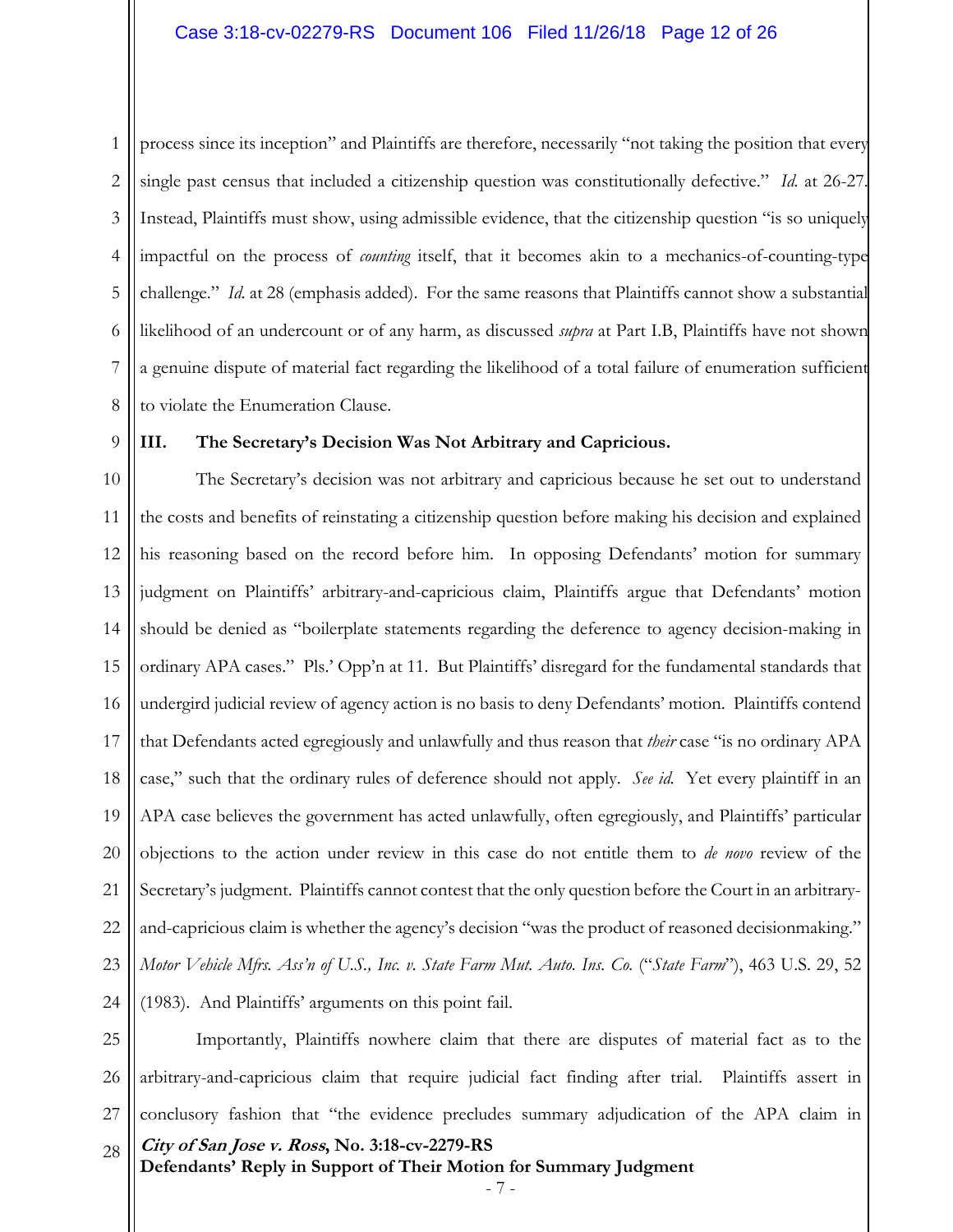#### Case 3:18-cv-02279-RS Document 106 Filed 11/26/18 Page 13 of 26

1 2 3 4 5 6 7 8 9 Defendants' favor," Pls.' Opp'n at 12, and to that end, Plaintiffs suggest that the Court must consider extra-record evidence in denying Defendants' motion. (It should not, as explained *infra*.) But Plaintiffs nowhere explain why this claim ought to go to trial. That should come as no surprise, as APA claims are decided on the record before the agency, 5 U.S.C. § 706, and the very notion of judicial fact finding in an APA case—much less a *trial*—is a significant departure. *See, e.g.*, *Herguan Univ. v. ICE*, 258 F. Supp. 3d 1050, 1063 (N.D. Cal. 2017) ("[W]hen a party seeks review of agency action under the APA, the district judge sits as an appellate tribunal." (quoting *Rempfer v. Sharfstein*, 583 F.3d 860, 865 (D.C. Cir. 2009))). Proceeding to trial on this arbitrary-and-capricious claim would be unusual in the extreme,<sup>2</sup> and this Court should resolve the APA claims at summary judgment.

- 10
- 11

## **A. Plaintiffs Fail to Establish that the Court Should Rely on Extra-Record Discovery to Address Plaintiffs' APA Claim.**

12 13 14 15 16 17 18 19 20 At the outset, Plaintiffs ask this Court to set aside the basic principles of administrative-record review that form the bedrock of any APA claim and instead engage in a plenary evaluation of all extra-record materials obtained through discovery. Despite moving for partial summary judgment based on the administrative record, Plaintiffs' opposition to Defendants' motion is rooted mainly in materials obtained through extra-record discovery. Plaintiffs are too impatient to air their grievances about a policy decision they oppose to pause and consider the Supreme Court's exhortation that "the focal point for judicial review should be the administrative record already in existence, not some new record made initially in the reviewing court." *Camp v. Pitts*, 411 U.S. 138, 142 (1973) (*per curiam*); *see also, e.g. Fla. Light & Power Co v. Lorion*, 470 U.S. 729, 743 (1985).

21 22 23 24 Instead, Plaintiffs' argument seems to be that because the Court authorized limited extrarecord discovery, the Court also must ignore limits on APA review and interrogate the substance of the Secretary's policy decision. But this Court has not so held. In authorizing extra-record discovery, the Court did not resolve the question of what materials would be subject to the Court's review in

25

-

<sup>26</sup> 27 <sup>2</sup> Although the New York challenges to the reinstatement of a citizenship question proceeded to trial, Defendants respectfully submit that those cases could and should have been resolved on cross-motions for summary judgment.

**City of San Jose v. Ross, No. 3:18-cv-2279-RS Defendants' Reply in Support of Their Motion for Summary Judgment**  28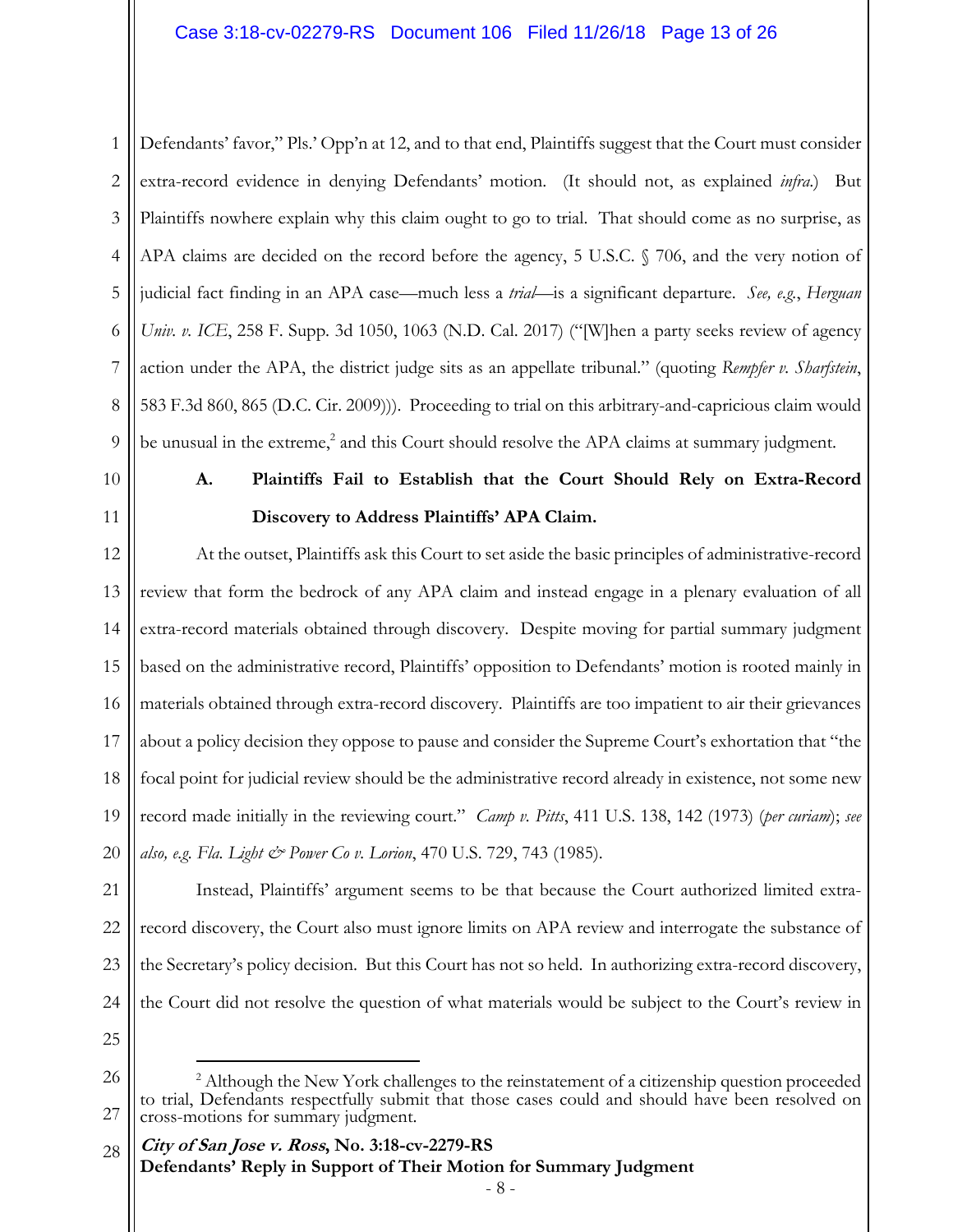#### Case 3:18-cv-02279-RS Document 106 Filed 11/26/18 Page 14 of 26

1 2 3 4 5 6 7 resolving the APA claim, nor did the Court suggest that this discovery order invited *de novo* review of the Secretary's judgment. Setting aside whether the Court's order authorizing extra-record discovery was correct in the first place, a question on which the Supreme Court has granted Defendants' petition for a writ of certiorari in the related New York challenges to the Secretary's decision, a badfaith finding in authorizing discovery does not overcome the clear rule that this Court "cannot substitute its judgment for that of the agency." *Ctr. for Bio. Diversity v. Zinke*, 868 F.3d 1054, 1057 (9th Cir. 2017).

8 9 10 11 12 13 14 15 16 17 18 19 20 21 The Ninth Circuit has made this point clear. In *Lands Council v. Powell*, 395 F.3d 1019 (9th Cir. 2005), the court emphasized that in "limited circumstances, district courts are permitted to admit extra-record evidence" for four enumerated purposes, including a showing of bad faith, but "[t]he scope of these exceptions permitted by [Ninth Circuit] precedent is constrained, so that the exception does not undermine the general rule." *Id.* at 1029-30 (quoting *Sw. Ctr. for Bio. Diversity v. Forest Serv.*, 100 F.3d 1443, 1450 (9th Cir. 1996)). Indeed, "[w]ere the federal courts routinely or liberally to admit new evidence when reviewing agency decisions, it would be obvious that the federal courts would be proceeding, in effect, de novo rather than with the proper deference to agency processes, expertise, and decision-making." *Id.* Thus, "[t]hese limited exceptions operate to *identify and plug holes* in the administrative record." *Id.* (emphasis added). And these "exceptions to the normal rule regarding consideration of extra-record materials 'only appl[y] to information available at the time, not postdecisional information.'" *Tri-Valley CAREs v. Dep't of Energy*, 671 F.3d 1113, 1130-31 (9th Cir. 2012). Thus, the Court should consider contemporaneous extra-record materials obtained through discovery only as necessary to plug any holes in the administrative record.

22

#### **B. The Secretary's Decision Was Neither Pretextual Nor Unreasonable.**

**City of San Jose v. Ross, No. 3:18-cv-2279-RS Defendants' Reply in Support of Their Motion for Summary Judgment**  23 24 25 26 27 28 Plaintiffs argue the Secretary's decisionmaking process was both unreasonable and pretextual but fail to substantiate their claims, even when relying on extra-record discovery. Pls.' Opp'n at 13- 19. In making this argument, Plaintiffs seem to agree, as they must, that courts uphold an agency's decision "when the agency's explanation is clear enough that its 'path may reasonably be discerned.'" *Encino Motorcars, LLC v. Navarro*, 136 S. Ct. 2117, 2125 (2016) (quoting *Bowman Transp., Inc. v. Ark-*

- 9 -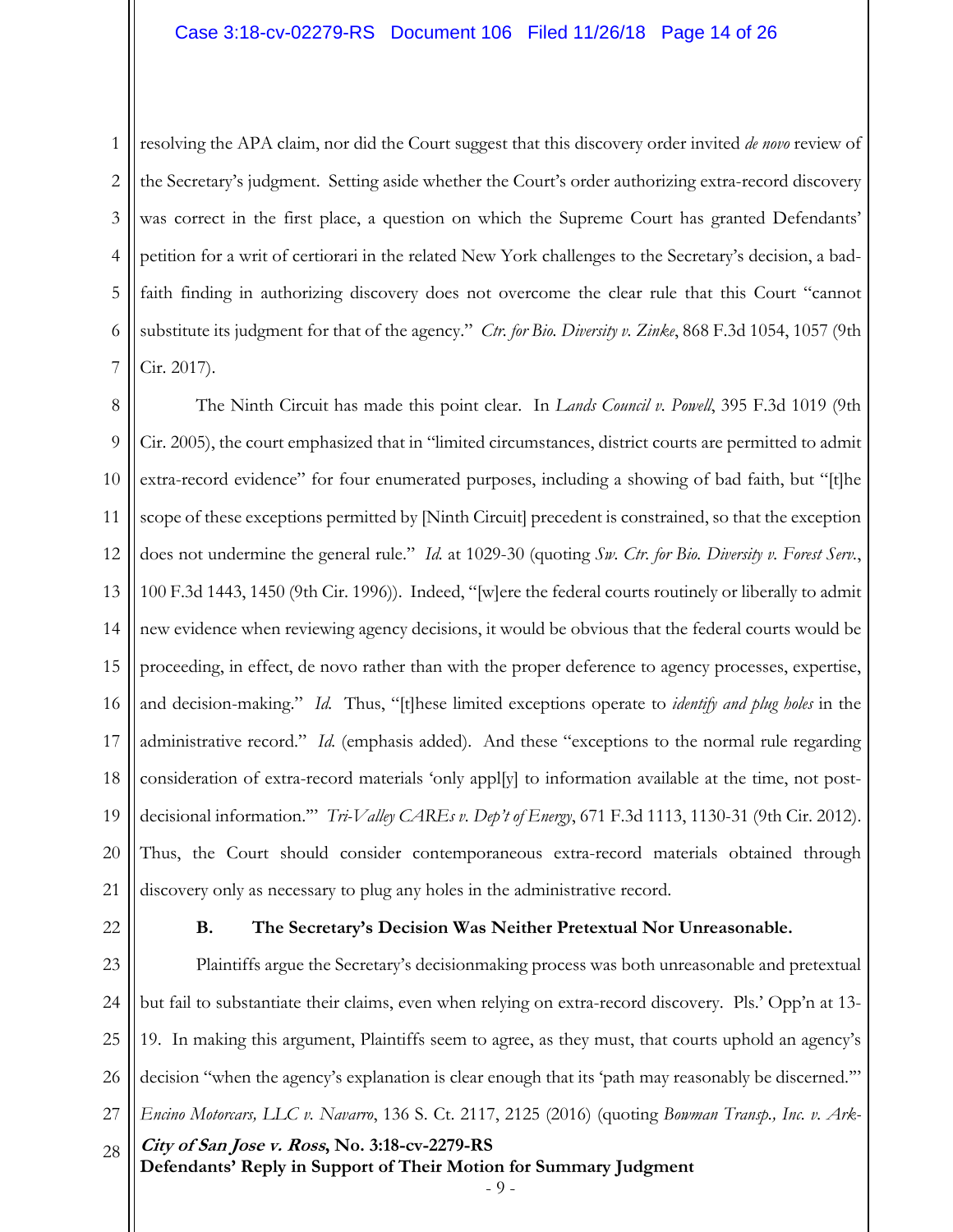1 2 3 4 5 6 7 8 *Best Freight Sys, Inc.*, 419 U.S. 281, 286 (1974)). But instead of grappling with the standard, Plaintiffs drape allegations of misconduct over the decisionmaking process in an effort to persuade the Court to set aside the Secretary's decision in an area where he has virtually unlimited discretion. In so doing, Plaintiffs ignore that courts are obliged to "presum[e] the agency action to be valid and affirm[] the agency action if a reasonable basis exists for its decision." *Pacific Dawn LLC v. Pritzker*, 831 F.3d 1166, 1173 (9th Cir. 2016). Absent evidence of the misconduct they seek to conjure, describing normal agency processes as "secret[] demand[s]" and "back-door justification[s]" is insufficient basis to set aside agency action. Pls.' Opp'n at 13-14.

- 9
- 10

# **1. The Secretary came into office prepared to consider various census issues and appropriately consulted with DOJ.**

11 12 13 14 15 16 17 18 Plaintiffs begin by arguing that the Secretary's consideration of whether to reinstate a citizenship question prior to receipt of the DOJ letter renders any subsequent analysis arbitrary and capricious. Pls.' Opp'n at 14-15. This argument focuses on two points: that the Secretary considered the issue early on his tenure at the Commerce Department and that one of the Secretary's advisors communicated with the Justice Department to inquire whether it would be interested in the inclusion of a question. *See id.* Separately, Plaintiffs also object to the involvement of the Attorney General in a decision of importance to his Department—the request to include a citizenship question on the census. *Id.* at 16. None of these points is evidence of arbitrary or capricious decisionmaking.

**City of San Jose v. Ross, No. 3:18-cv-2279-RS Defendants' Reply in Support of Their Motion for Summary Judgment**  19 20 21 22 23 24 25 26 27 28 As an initial matter, the fact that the Secretary considered the issue before DOJ sent its request is unremarkable. Soon after the Secretary was confirmed, he "began considering various fundamental issues" regarding the 2020 Census, "including funding and content," as well as schedule, contracting issues, systems readiness, and the upcoming 2018 End-to-End Test. AR 1321; *see also* AR 317-322, 1416-1470. These issues examined by the Secretary early in his tenure "included whether to reinstate a citizenship question," which he and his staff "thought . . . could be warranted." AR 1321. The Secretary questioned why a citizenship question was not on the census questionnaire and sought other general background "factual information." AR 2521-2522, 12465, 12541-12543; *see also* AR 3699. As Justice Gorsuch has explained, "there's nothing unusual about a new cabinet secretary coming to

- 10 -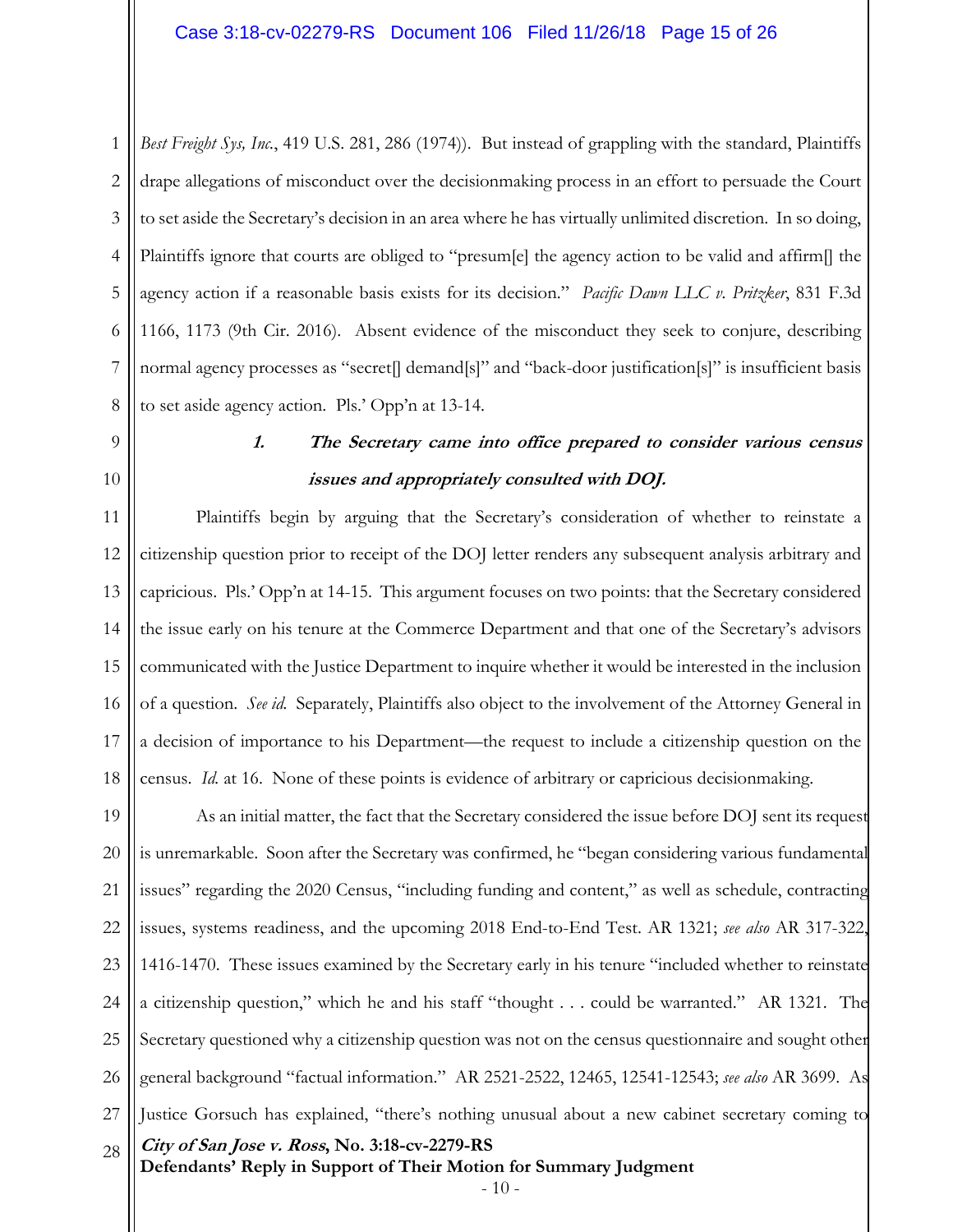1 2 3 4 5 office inclined to favor a different policy direction," *In re Dep't of Commerce*, \_\_ S. Ct. \_\_, 2018 WL 5259090, at \*1 (Oct. 22, 2018) (opinion of Gorsuch, J.), and the Secretary's exploration of those issues with his staff prior to contacting other agencies to determine whether they might support the question shows preparation, not misconduct. Plaintiffs' expectations for the policymaking process do not seem to be rooted in the actual reality of governance.

6 7 8 9 10 11 12 13 14 15 16 Plaintiffs also make the unsupported assertion that the Secretary and other government officials sought to reinstate a citizenship question on the decennial census "so that non-citizens could be excluded from congressional apportionment." Pls.' Opp'n at 14. But the evidence Plaintiffs cite does not substantiate their claim. First, Plaintiffs argue that policy advisor Earl Comstock "wrote Ross emails regarding how non-citizens are treated for apportionment," citing two emails in the administrative record. Pls.' Opp'n at 14. The first is an email from Comstock to a Justice Department official explaining that Comstock was the contact for Commerce issues; there is no mention of the census, much less apportionment. AR 2462. The second document is an email from Comstock to the Secretary that simply addresses the question whether undocumented aliens are counted for apportionment purposes, referencing standard Census Bureau materials. AR 2521. Neither email contains evidence of an intent to reinstate the question to affect apportionment.

**City of San Jose v. Ross, No. 3:18-cv-2279-RS Defendants' Reply in Support of Their Motion for Summary Judgment**  17 18 19 20 21 22 23 24 25 26 27 28 Plaintiffs also point to an email from advisor David Langdon explaining that undocumented aliens have long been counted. AR 12465. And Plaintiffs point out that counsel at the Commerce Department were analyzing questions related to how questions of citizenship are related to apportionment, including the unremarkable conclusion that the Commerce Department has no authority over deciding how any data about the population, including citizenship data, is used for apportionment—only conducting the actual enumeration. Pls.' Opp'n at 15. These emails illustrate that a new Commerce Secretary endeavored to educate himself about how the Census Bureau conducts an actual enumeration and what the reinstatement of a citizenship question might entail. The information Plaintiffs cite reinforces the conclusion that the Secretary and his advisors simply sought to understand these issues; after extensive discovery, Plaintiffs adduced no evidence to support the claim that the Secretary sought to include a citizenship question on the decennial census

- 11 -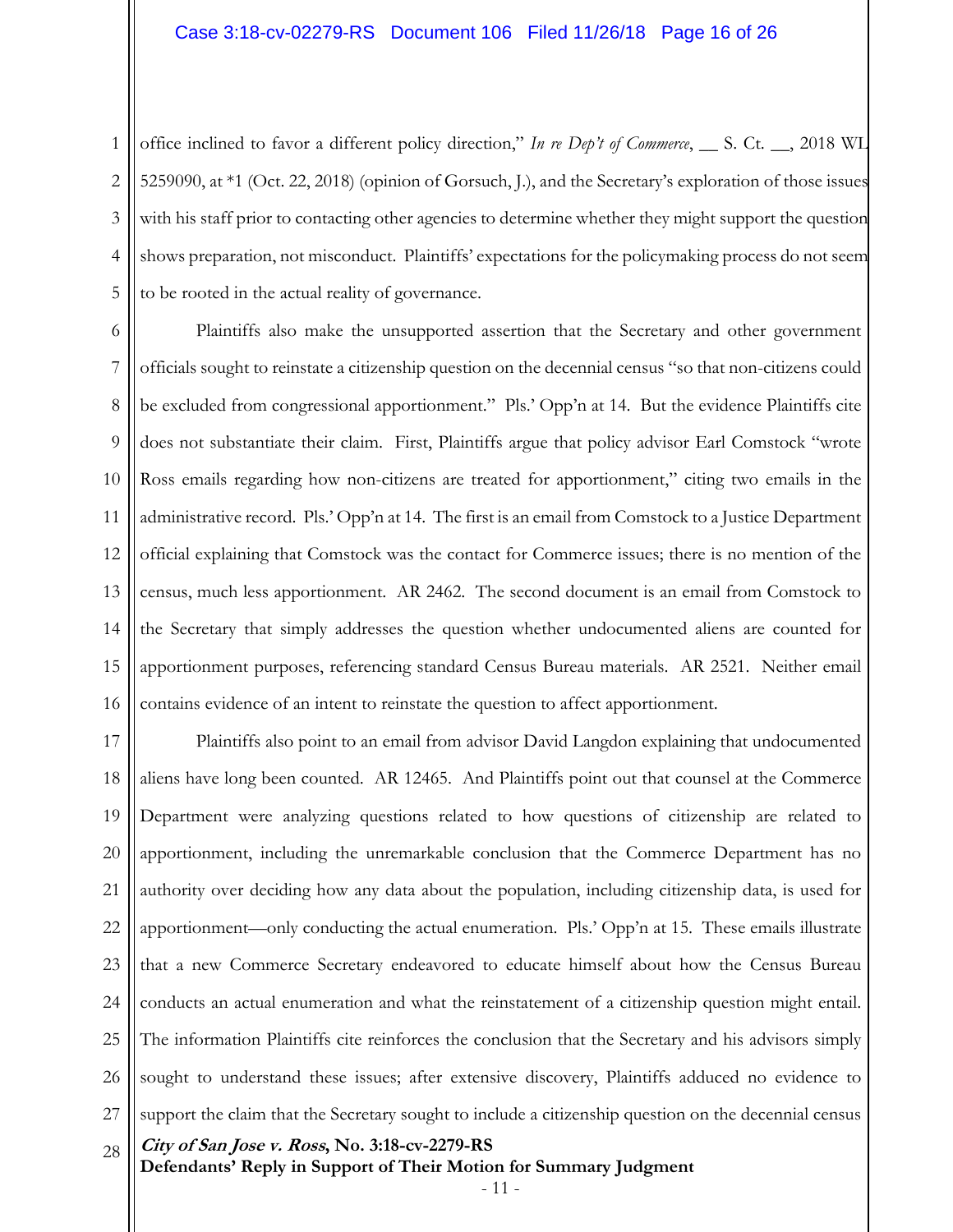#### Case 3:18-cv-02279-RS Document 106 Filed 11/26/18 Page 17 of 26

1 2 3 to affect apportionment. Plaintiffs somehow leap from these innocuous emails to allegations of misconduct, but the Court should reject Plaintiffs' insinuations as a cynical effort to characterize their insubstantial evidence.

4 5 6 7 8 9 10 11 12 Next, Plaintiffs cite contacts with White House official Steve Bannon and Kansas Secretary of State Kris Kobach. Pls.' Opp'n at 14-15. Plaintiffs ask the Court to impute these officials' putative motives to the Secretary based only on the fact of their communications. Suffice it to say that policymakers can (and should) speak with stakeholders with a wide variety of opinions, and it would be nonsensical to impute all of those opinions to the agency decisionmaker simply because he or she heard them. And here, Plaintiffs would have the Court jump to this conclusion on little more than Plaintiffs' suggestion that it must be so. To the contrary, as Defendants have noted elsewhere, the Secretary rejected Mr. Kobach's proposed question, which focused on legal status, AR 763-764, and adopted the question used in the American Community Survey (ACS).

13 14 15 16 17 18 19 20 21 22 23 24 Lastly, Plaintiffs suggest that the DOJ letter should be disregarded as a sham because Commerce Department officials were in contact with DOJ to discuss the issues before DOJ sent its letter and because the Attorney General was involved in DOJ's decisionmaking. Pls.' Opp'n at 15- 16. Notably, Plaintiffs rely exclusively on characterizations of deposition testimony rather than any evidence in the actual administrative record, but regardless, the back-and-forth between the agencies prior to DOJ's decision to send the letter evidences an effort on the part of the Commerce Department to be sure that a citizenship question would actually yield data helpful to the government. As the Secretary explained, the Commerce Department sought only to understand "whether the Department of Justice (DOJ) would support, and if so would request, inclusion of a citizenship question as consistent with and useful for enforcement of the Voting Rights Act." AR 1321. After all, DOJ previously had requested that the ACS include a citizenship question for the purposes of carrying out its enforcement responsibilities under the Voting Rights Act. AR 278-283, 9203-9216.

**City of San Jose v. Ross, No. 3:18-cv-2279-RS**  25 26 27 28 The fact that the Commerce Department and DOJ continued those discussions with respect to including a citizenship question on the decennial census, including through conversations between the Secretary and the Attorney General, should be unsurprising. Plaintiffs find it alarming that the

**Defendants' Reply in Support of Their Motion for Summary Judgment** 

- 12 -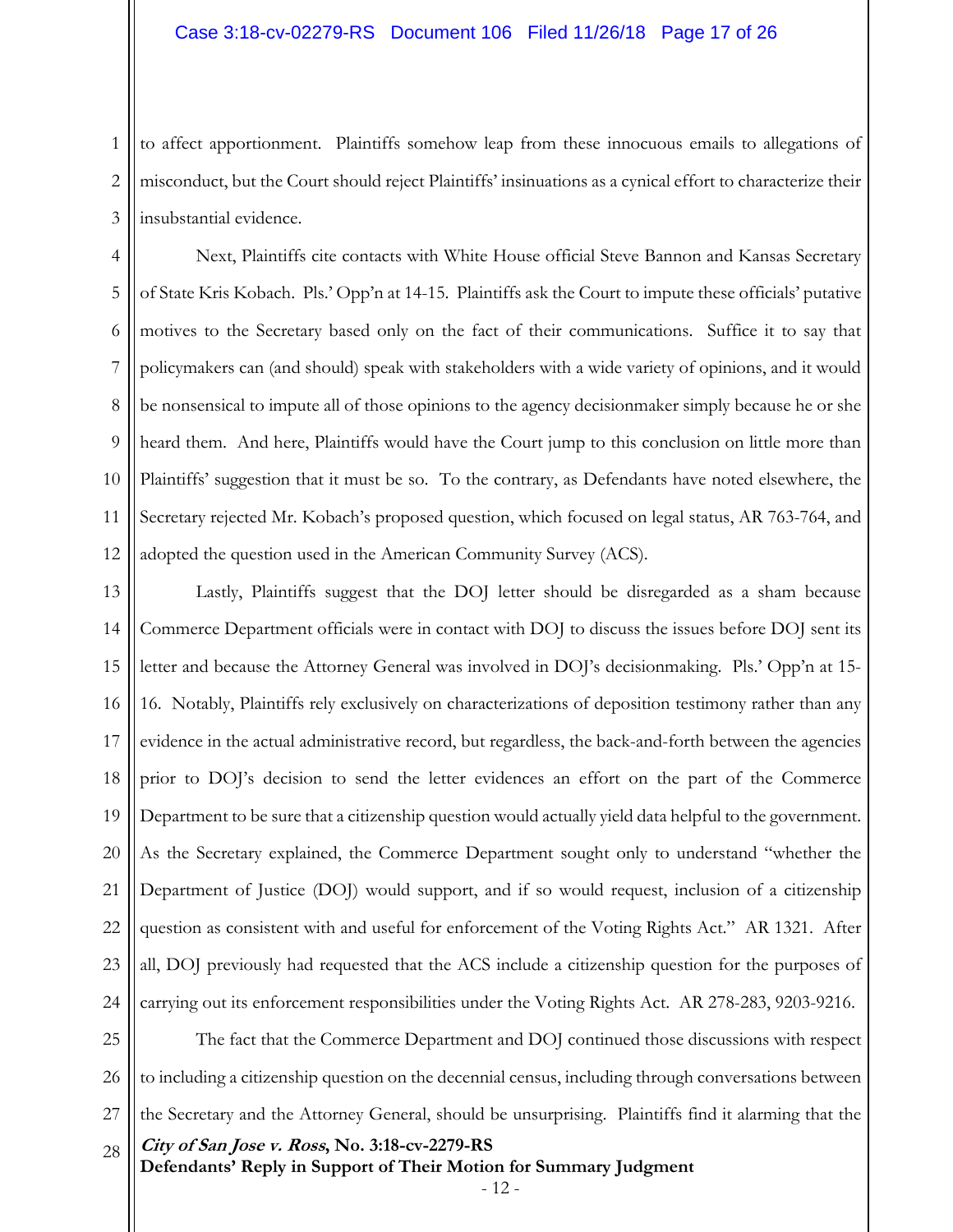1 2 3 4 5 6 7 8 9 10 11 Attorney General would be involved in an issue involving the questions to be included on the decennial census. *See* Pls.' Opp'n at 16. But surely, that officials at the highest levels of both the Commerce Department and DOJ sought to be fully informed and involved in this decision is evidence of a fulsome consideration. Plaintiffs cite a "remarkable role played by political appointees" but never pause to explain why it is problematic for the leadership of a government agency to be immersed in decisionmaking. *See id.* Plaintiffs' fixation on this point belies their actual purpose in making this argument; they disagree with the Secretary and the former Attorney General and thus consider their discussions on this issue to be illegal. In Plaintiffs' view, it seems, political appointees should not have a role in decisionmaking on significant issues. The Court should reject an argument that yields the curious suggestion that high-level agency officials should not consult before issuing formal requests of each other, particularly on an issue as significant as the decennial census.

12

13

### **2. The Secretary reasonably accepted the rationale set forth in the Justice Department's letter for requesting a citizenship question.**

14 15 16 17 18 19 20 21 22 23 24 Plaintiffs also argue that the DOJ letter must be pretextual, and that the Secretary acted arbitrarily and capriciously in relying on it, because they disagree with DOJ's request for block-level citizenship data. Pls.' Opp'n at 16-17. As an initial matter, the Secretary reasonably relied on DOJ's letter explaining their request for inclusion of a citizenship question on the census to aid in DOJ's efforts to enforce the VRA. As explained in Defendants' opposition to Plaintiffs' motion for summary judgement at 27-29, DOJ's process in issuing the Gary Letter is not under review in this lawsuit, and Plaintiffs cannot rely on putative flaws in DOJ's reasoning in the Gary Letter to impeach Commerce's decisionmaking process. For present purposes, "the critical question is whether the action agency's *reliance* was arbitrary and capricious." *City of Tacoma v. FERC*, 460 F.3d 53, 75 (D.C. Cir. 2006). And here, Plaintiffs have not shown that the Secretary was unreasonable in choosing not to second-guess DOJ about what would be helpful to DOJ's efforts to enforce the VRA.

**City of San Jose v. Ross, No. 3:18-cv-2279-RS Defendants' Reply in Support of Their Motion for Summary Judgment**  25 26 27 28 Plaintiffs instead continue in their effort to refute DOJ's (non-existent) position concerning the *necessity* of a citizenship question on the census. DOJ's position has never been that CVAP data from the decennial census (rather than the ACS or another source) is "necessary" to enforce Section

- 13 -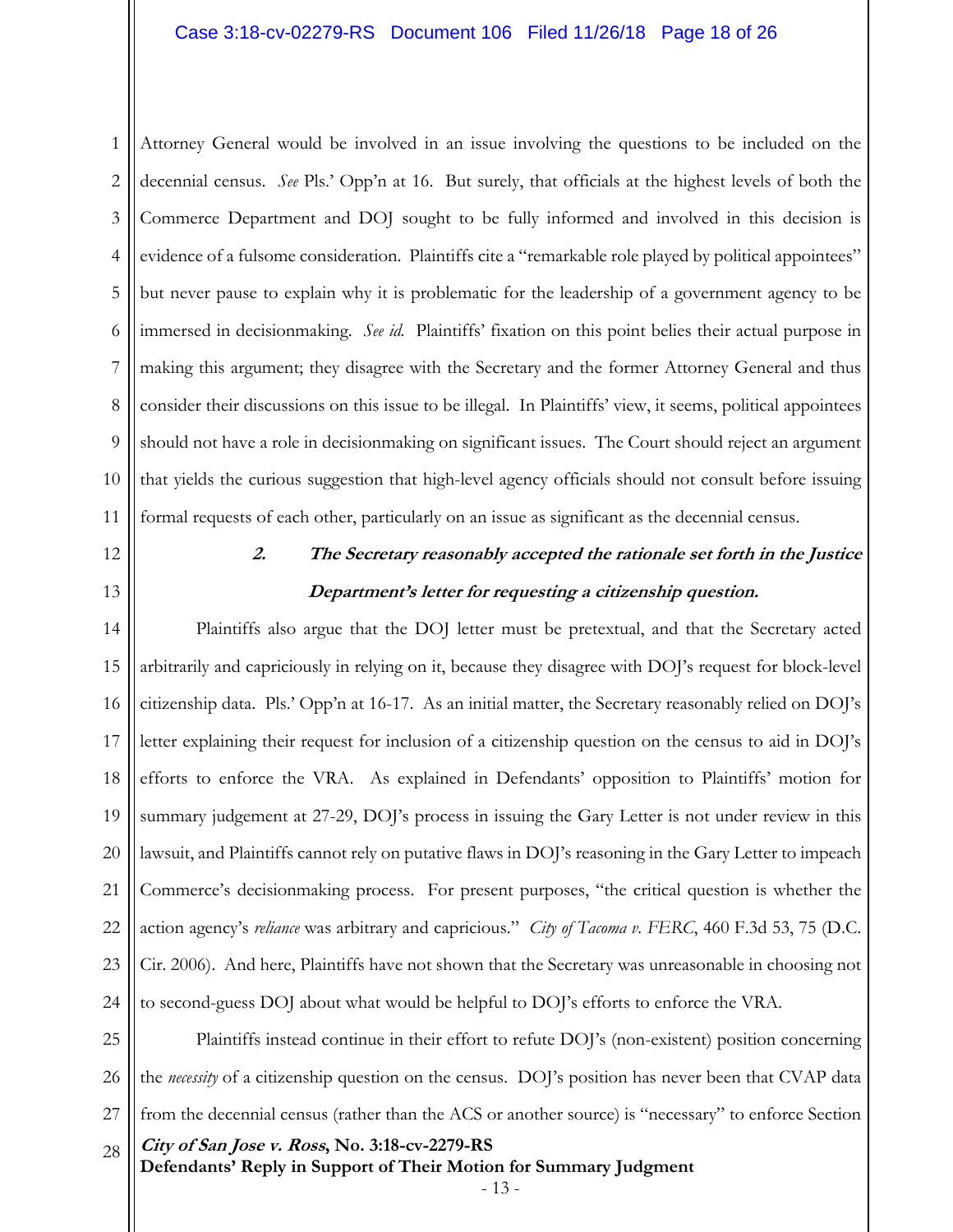1 2 3 4 5 6 7 8 9 10 11 12 2 of the Voting Rights Act. Instead, as the Gary Letter stated, in order to enforce Section 2 of the VRA, DOJ "needs a reliable calculation of the citizen voting-age population" and that that data was "critical." AR 663. In order to obtain this data, the Gary Letter stated that "the decennial census questionnaire is the most appropriate vehicle." AR 663. Remarkably, Plaintiffs read something sinister into AAG Gore's mere confirmation of what the Gary Letter says. Gore Tr. 299:8-14 ("Q. Okay. So is it correct, as this comment notes, that the December 12 letter requesting a citizenship question be added to the census did not say that it was necessary to collect CVAP data through the census questionnaire for VRA enforcement? A. That is correct."). Plaintiffs also misstate AAG Gore's testimony when they claim that he "testified that DOJ had never declined to bring a VRA claim because it relied on statistical estimates." Pls.' Opp'n at 16. In fact, AAG Gore testified to the opposite—that he was not aware of a case when a plaintiff *other than DOJ* had declined to bring a case for such a reason. Gore Tr. 204:3-15.

**City of San Jose v. Ross, No. 3:18-cv-2279-RS Defendants' Reply in Support of Their Motion for Summary Judgment**  13 14 15 16 17 18 19 20 21 22 23 24 25 26 27 28 Plaintiffs also rely on the expert opinions of Dr. Lisa Handley and Professor Pamela Karlan to illustrate their view that DOJ's stated reasons for seeking citizenship data were pretextual. But these opinions are far afield of any evidence properly subject to review in an APA claim. Indeed, Plaintiffs introduce this evidence in a transparent effort to contradict the judgment of both DOJ and the Secretary—inviting this Court to substitute its own judgment for the Secretary's—rather than any proper purpose tethered to an exception to administrative-record review. Even where extra-record evidence may be admitted, "reviewing courts may not look to this evidence as a basis for questioning the agency's scientific analyses or conclusions." *San Luis & Delta-Mendota Water Auth. v. Locke*, 776 F.3d 971, 993 (9th Cir. 2014). Indeed, the Ninth Circuit has emphasized that a district court which might otherwise *properly* admit evidence "may not *use* the admitted extra-record evidence 'to determine the correctness or wisdom of the agency's decision.'" *Id.* (quoting *Asarco, Inc. v. EPA*, 616 F.2d 1153, 1160 (9th Cir. 1980)). "Such use is never permitted," as it "overstep[s] the bounds of [these exceptions] by opening the administrative record as a forum for the experts to debate the merits." *Id.* Yet that is precisely what Plaintiffs seek to do with the expert opinions of Dr. Handley and Professor Karlan—open up the record as a forum for experts to debate the merits of the Gary Letter.

- 14 -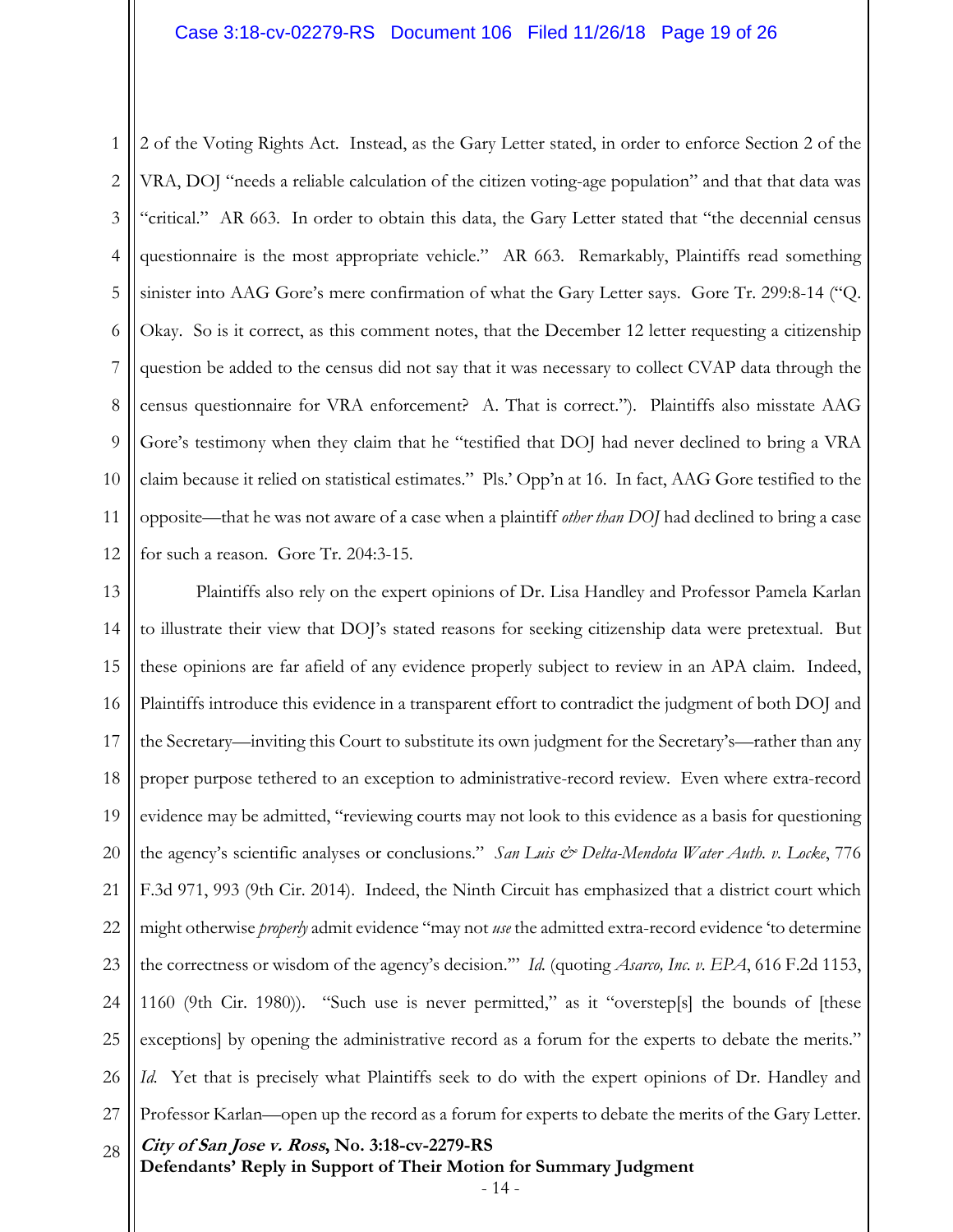1 2

# **3. The Secretary was not required to share every facet of his consultation process when discussing the issues with relevant stakeholders.**

3 4 5 6 7 8 9 10 11 12 13 14 15 16 17 18 19 20 Lastly, Plaintiffs briefly suggest that the Secretary acted unlawfully by "hid[ing] the fact" that the Commerce Department was "behind the DOJ Request." Pls.' Opp'n at 18. Here, Plaintiffs again seek to characterize the conduct of government officials as nefarious and furtive, part of a vast web of deception, when the evidence is amenable to a simpler explanation. In fact, all that Plaintiffs have pointed out is that agency officials considered the question whether to reinstate a citizenship question, inquired "whether the Department of Justice (DOJ) would support, and if so would request, inclusion of a citizenship question as consistent with and useful for enforcement of the Voting Rights Act," AR 1321, and *then* proceeded with an appropriate examination of the DOJ request upon its receipt. And this information was publicly disclosed by Defendants as part of the administrative record. AR 1321. Moreover, Plaintiffs mischaracterize public statements about the agency's process that focused on the analysis of the DOJ request and did not, reasonably enough, purport to recount a total history of every discussion of a citizenship question at the Commerce Department. *See* Pls.' Opp'n at 18-19. And to the extent Plaintiffs seem to suggest that the Commerce Department misled the Census Bureau, there is no suggestion in any of the cited testimony that the Census Bureau was not aware of all of the facts necessary to conduct its analysis, nor is there anything improper about the Secretary declining to disclose the entire history of his conversations at every step of the consultation process with every member of the Department's staff. *See id.* Plaintiffs see a conspiracy , but all the record shows is a back-and-forth consultative process.

21

#### **C. The Secretary Adequately Considered the Issue of Testing.**

**City of San Jose v. Ross, No. 3:18-cv-2279-RS Defendants' Reply in Support of Their Motion for Summary Judgment**  22 23 24 25 26 27 28 Lastly, Plaintiffs argue that the Secretary unlawfully departed from past practice by "[e]liminating the testing protocol" for new questions. Pls.' Opp'n at 19-24. This argument is rooted in misunderstandings both of the Secretary's analysis and of the Census Bureau's view as to whether the reinstatement of a citizenship question necessitated further testing before inclusion in the decennial census. The Secretary's analysis was based on the record before him, and the Census Bureau explained to the Secretary that, "[s]ince the question is already asked on the American

- 15 -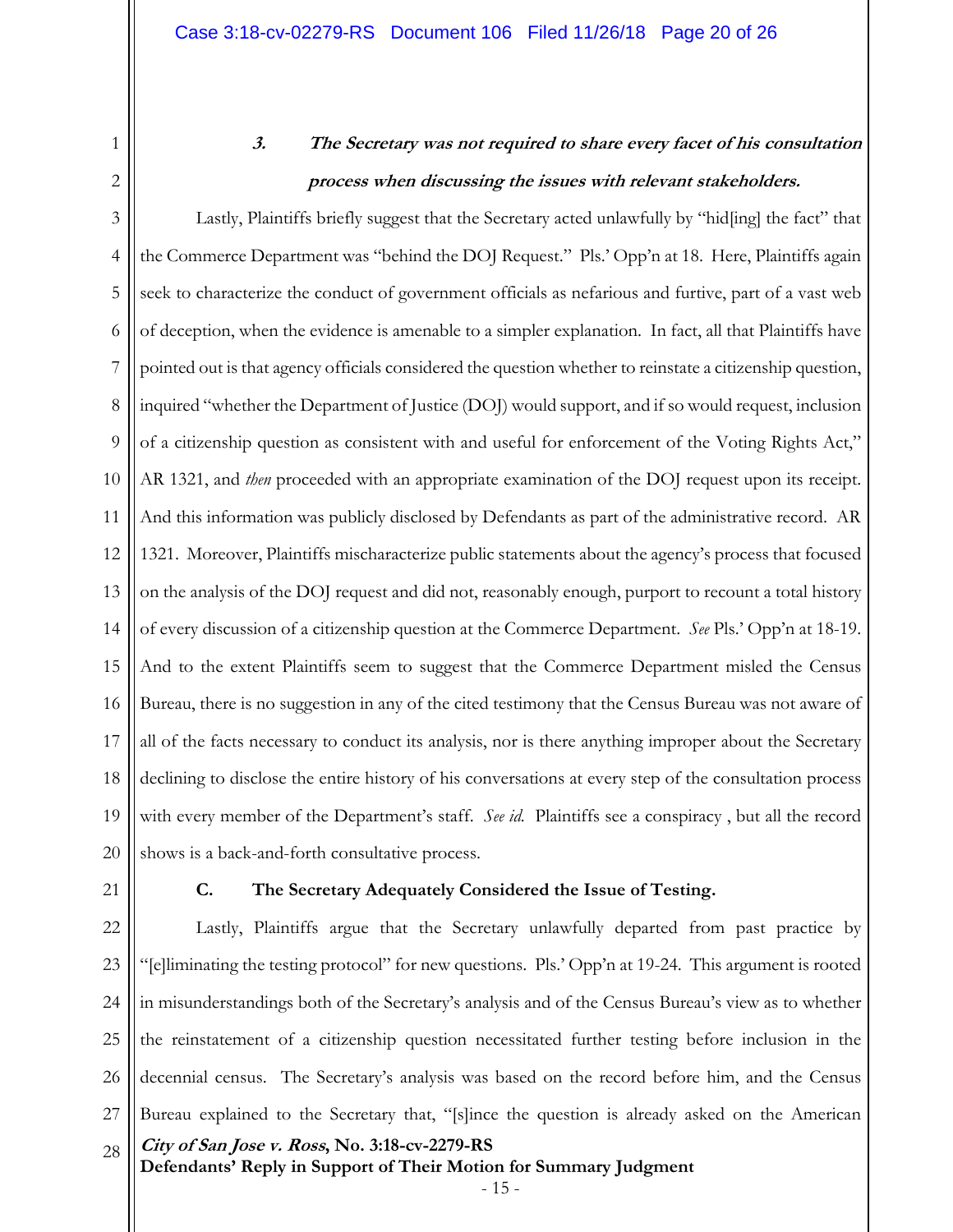#### Case 3:18-cv-02279-RS Document 106 Filed 11/26/18 Page 21 of 26

1 2 3 4 5 6 7 8 Community Survey, [it] would accept the cognitive research and questionnaire testing from the ACS instead of independently retesting the citizenship question." AR 1279. The Bureau further explained that "the citizenship question has already undergone the cognitive research and questionnaire testing required for new questions." AR 1319. In any event, "no new questions ha[d] been added to the Decennial Census (for nearly 20 years)" and the Bureau accordingly "did not fee[l] bound by past precedent." AR 1296. Plaintiffs do not explain why that should not be enough for the Secretary; he inquired with the relevant officials, who made clear to the Secretary that the proposed citizenship question had been adequately tested through its regular inclusion in the ACS. AR 1279, 1319.

9 10 11 12 13 14 Plaintiffs nowhere demonstrate that the Secretary's decisionmaking process was arbitrary and capricious under these circumstances. Plaintiffs point out that previous questions relating to citizenship were in different contexts or had different wording. Pls.' Opp'n at 20-21. But "[p]retesting is not required for questions that performed adequately in another survey." U.S. Census Bureau, Statistical Quality Standards at 8 (July 2013), https://www.census.gov/content/dam/ Census/about/about-the-bureau/policies\_and\_notices/quality/statistical-quality-standards/

15 16 17 18 19 20 21 22 23 24 25 26 Quality\_Standards.pdf. And in any event, here Plaintiffs simply seek to substitute their judgment for that of the Census Bureau, on which the Secretary reasonably relied (and on which Plaintiffs rely in making other arguments). By the same token, Plaintiffs' arguments about testing protocols and procedure are rooted in expert opinions from a former Census Bureau official who believes additional testing was required. But again, the Court "may not look to this evidence as a basis for questioning the agency's scientific analyses or conclusions." *San Luis & Delta-Mendota Water Auth.*, 776 F.3d at 993. Plaintiffs' efforts to second-guess the agency's decisionmaking process in hindsight, by relying on other experts' views or other *post hoc* considerations, simply is not permissible under the APA, as it "inevitably leads the reviewing court to substitute its judgment for that of the agency." *Ctr. for Bio. Diversity v. Fish & Wildlife Serv.*, 450 F.3d 930, 943 (9th Cir. 2006). The Court's review is limited to determining whether the agency articulated a rational explanation for its decision based on the facts before it, and here the Secretary did so.

27

#### **City of San Jose v. Ross, No. 3:18-cv-2279-RS Defendants' Reply in Support of Their Motion for Summary Judgment**  28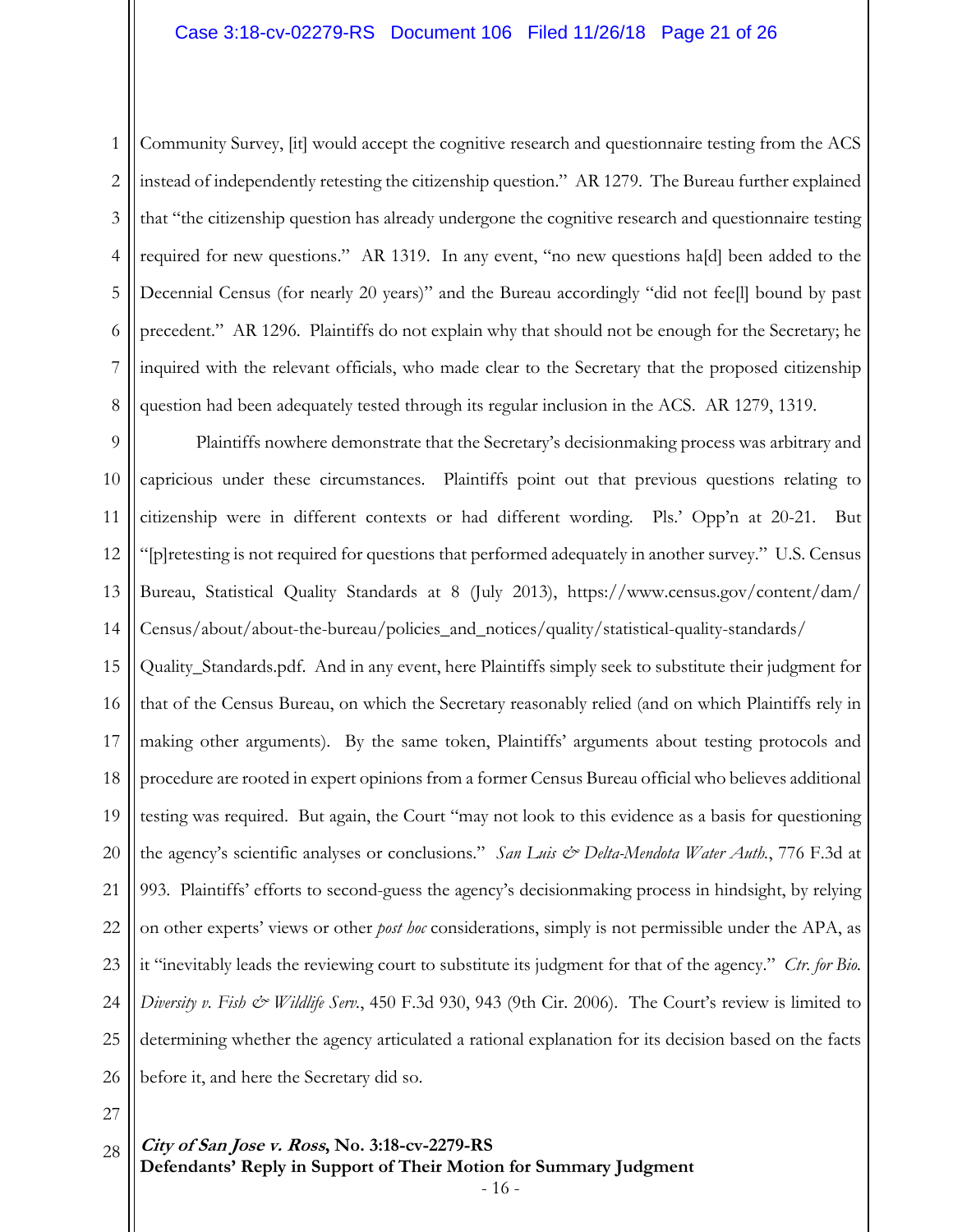### Case 3:18-cv-02279-RS Document 106 Filed 11/26/18 Page 22 of 26

26

27

1

2

Plaintiffs make one last point. They take issue with the editing of a Census Bureau document responding to questions from the Secretary, which included a question about the process for adding new questions to the census. AR 1296, 13023. Plaintiffs do not suggest this response was inaccurate such that the Secretary did not have before him the appropriate information, and senior Census Bureau officials signed off on the position as articulated. AR 13023*.* Plaintiffs place significant importance on the final version of the document, which states:

Because no new questions have been added to the Decennial Census (for nearly 20 years), the Census Bureau did not feed bound by past precedent when considering the Department of Justices' request. Rather, the Census Bureau is working with all relevant stakeholders to ensure that legal and regulatory requirements are filled and that questions will produce quality, useful information for the nation. As you are aware, that process is ongoing at your direction.

AR 1296. Yet Plaintiffs point to nothing in this statement that is inaccurate, for all their efforts to do so through depositions of government officials. The Secretary relied on accurate information provided to him, ultimately from the Census Bureau, and regardless of what Plaintiffs' experts would have done in the same situation, the APA does not contemplate plaintiffs eliciting testimony from shadow officials to substitute their judgment for that of the officials who actually hold those positions.

## **IV. The Secretary's Decision Was Not in Excess of Statutory Jurisdiction or Otherwise Unlawful.**

Contrary to Plaintiffs' assertion, and as set forth in Defendants' opposition at 16-17, Secretary Ross did act in accordance with 13 U.S.C. § 141(f)(3) in reporting the topics and questions for the 2020 decennial census to Congress. In addition, and as set forth in Defendants' opposition at 14-15, Secretary Ross's compliance with the congressional reporting requirements of  $\S$  141(f) is not subject to judicial review because there is no final agency action and any injury is unredressable. Finally, if a problem did exist, the Secretary could submit a specifically-labelled  $\{141(f)(3)$  report at any time prior to the 2020 decennial census.

**City of San Jose v. Ross, No. 3:18-cv-2279-RS Defendants' Reply in Support of Their Motion for Summary Judgment**  28

- 17 -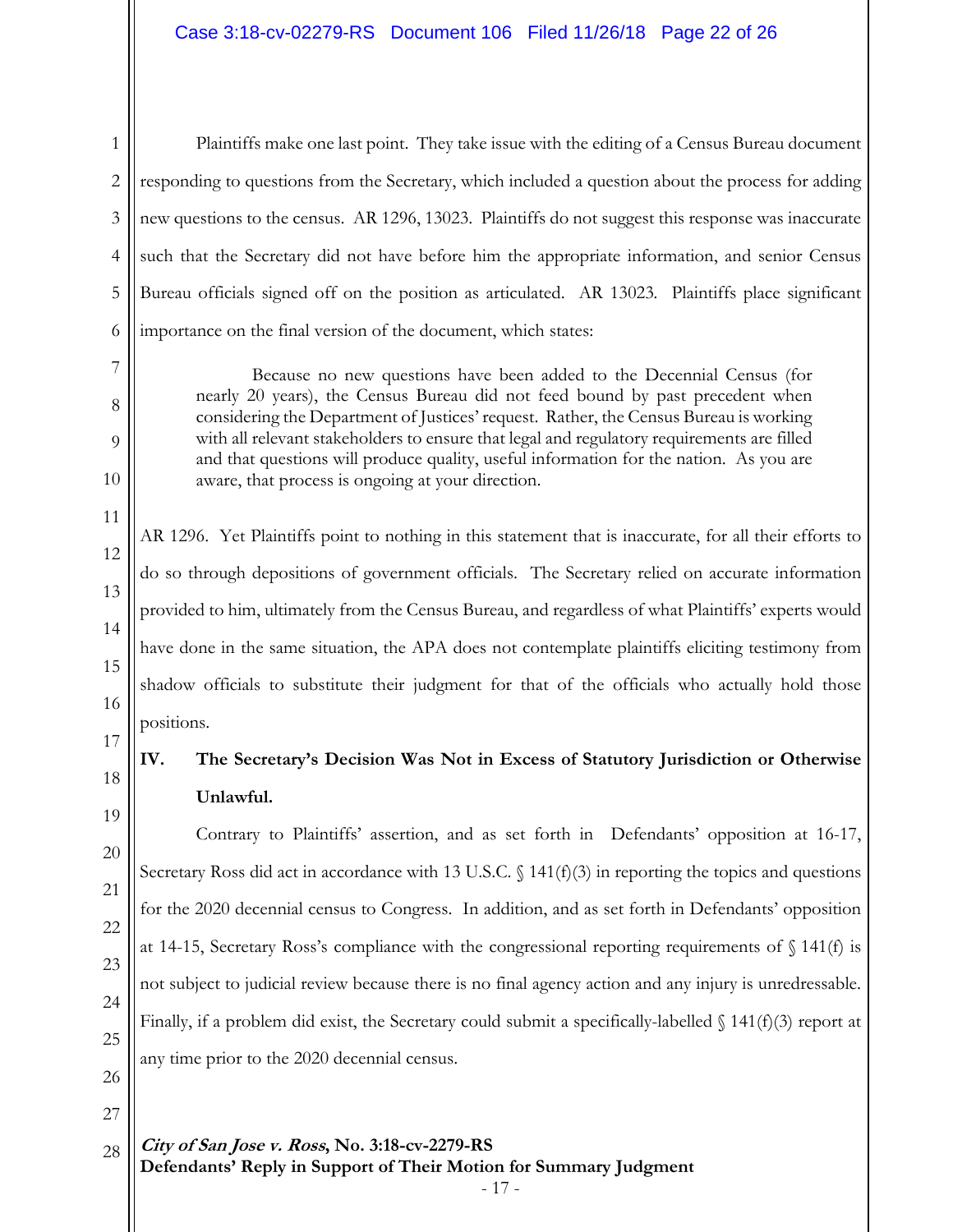1 2 3 4 5 6 Plaintiffs conflate the question of whether the Secretary's decision to reinstate a citizenship question is subject to judicial review with the question of whether the Secretary complied with a congressional reporting requirement. Although Defendants respectfully disagree with this Court's resolution of their motion to dismiss, they now defend the Secretary's decision on the merits, *see infra* Part III. The requirement that Secretary Ross report to Congress the topics and subjects, however, does not constitute a final agency action and is not redressable.

7 8 9 10 11 12 13 14 15 Plaintiffs first claim that the purported failure to report to Congress renders the Secretary's decision to reinstate a citizenship question unlawful. Pls.' Opp'n at 28-29. Plaintiffs offer no evidence that  $\S 141(f)$  is a substantive limit on the Secretary's power. To the contrary, the best interpretation is that  $\int$  141(f) is a ministerial requirement in light of the broad authority that Congress has delegated to the Secretary to set the form of the decennial census. *See Wisconsin v. City of New York*, 517 U.S. 1, 19 (1996) (holding that Congress "has delegated its broad authority over the census to the Secretary" (citing 13 U.S.C.  $\binom{141(a)}{n}$ . There is no reason that Congress would need to put in place an additional substantive limitation, as it is perfectly capable of intervening, if, based on the Secretary's reports, it finds it appropriate to do so.

**City of San Jose v. Ross, No. 3:18-cv-2279-RS Defendants' Reply in Support of Their Motion for Summary Judgment**  16 17 18 19 20 21 22 23 24 25 26 27 28 Second, Plaintiffs suggest that "The Reports Themselves May Be Challenged as Final Agency Action." Pls.' Opp'n at 29. Their complaint, however, does not actually raise a challenge to the reports, nor have they sought leave to amend their complaint. *See* Compl. ¶¶ 7-8 (defining the Secretary's action as the March 26, 2018 decision memo, not the report to Congress). Furthermore, the authority offered by Plaintiffs is unavailing and inapposite because it does not contain examples of judicial review of reports to Congress. In *Natural Resources Defense Council v. National Highway Traffic Safety Admin.*, 894 F.3d 95 (2d Cir. 2018), the court found that the agency had acted *ultra vires*—not because of a congressional reporting requirement—but because it enacted a rule which vitiated the effect of a congressional statute. *See also Motion Picture Ass'n of Am., Inc. v. FCC*, 309 F.3d 796 (D.C. Cir. 2002) (striking down an agency's attempt to issue a rule because Congress had only authorized the agency to submit a report to Congress); *Tutein v. Daley*, 43 F. Supp. 2d 113, 114 (D. Mass. 1999) (discussing a substantive report to Congress pursuant to 16 U.S.C. § 1854, which triggered a

- 18 -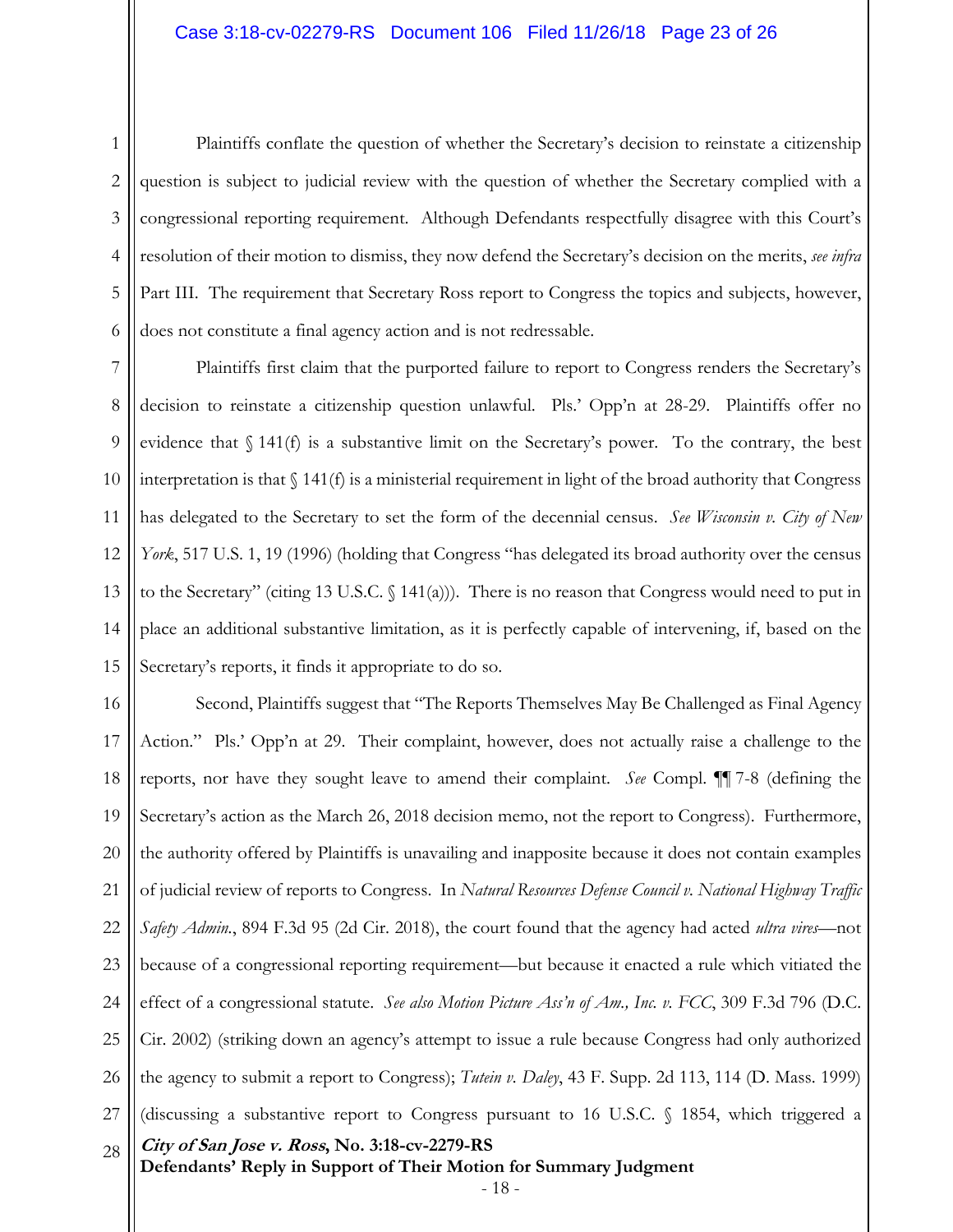### Case 3:18-cv-02279-RS Document 106 Filed 11/26/18 Page 24 of 26

1 2 3 4 5 6 7 8 9 10 11 12 13 14 15 16 17 18 19 20 21 22 23 24 requirement for the creation of a fishery management plan within one year based on the report, and not reaching claims about the report in the opinion cited by Plaintiffs, because of ripeness concerns), *Am. Fed'n of Gov't Employees, AFL-CIO, Local 3669 v. Shinseki*, 821 F. Supp. 2d 337 (D.D.C. 2011), *aff'd*, 709 F.3d 29 (D.C. Cir. 2013) (analyzing a decision paper with no relationship to any congressional report); *Doe v. Tenenbaum*, 127 F. Supp. 3d 426, 433 (D. Md. 2012) (addressing public safety reports, not reports to Congress); *Farrell v. Tillerson*, 315 F. Supp. 3d 47, 59 (D.D.C. 2018) (analyzing agency's refusal to issue Certificate of Loss of Nationality, not report to Congress); *Reed v. Salazar*, 744 F. Supp. 2d 98, 116 (D.D.C. 2010) (dealing with lack of NEPA report, not report to Congress). Therefore, as discussed in Defendants' opposition and for the reasons set forth by the Ninth Circuit in *Guerrero v. Clinton*, 157 F.3d 1190, 1195 (9th Cir. 1998), review of the Secretary's compliance with a congressional reporting requirement—either directly or indirectly through his decision—is inappropriate. **CONCLUSION**  For the foregoing reasons, summary judgment should be granted in Defendants' favor on both of Plaintiffs' claims, and this case should be dismissed with prejudice. Date: November 26, 2018 Respectfully submitted, JOSEPH H. HUNT Assistant Attorney General BRETT A. SHUMATE Deputy Assistant Attorney General JOHN R. GRIFFITHS Director, Federal Programs Branch CARLOTTA P. WELLS Assistant Director

> */s/ Carol Federighi*  CAROL FEDERIGHI

KATE BAILEY

**City of San Jose v. Ross, No. 3:18-cv-2279-RS Defendants' Reply in Support of Their Motion for Summary Judgment**  - 19 - 27 28 STEPHEN EHRLICH Trial Attorneys

25

26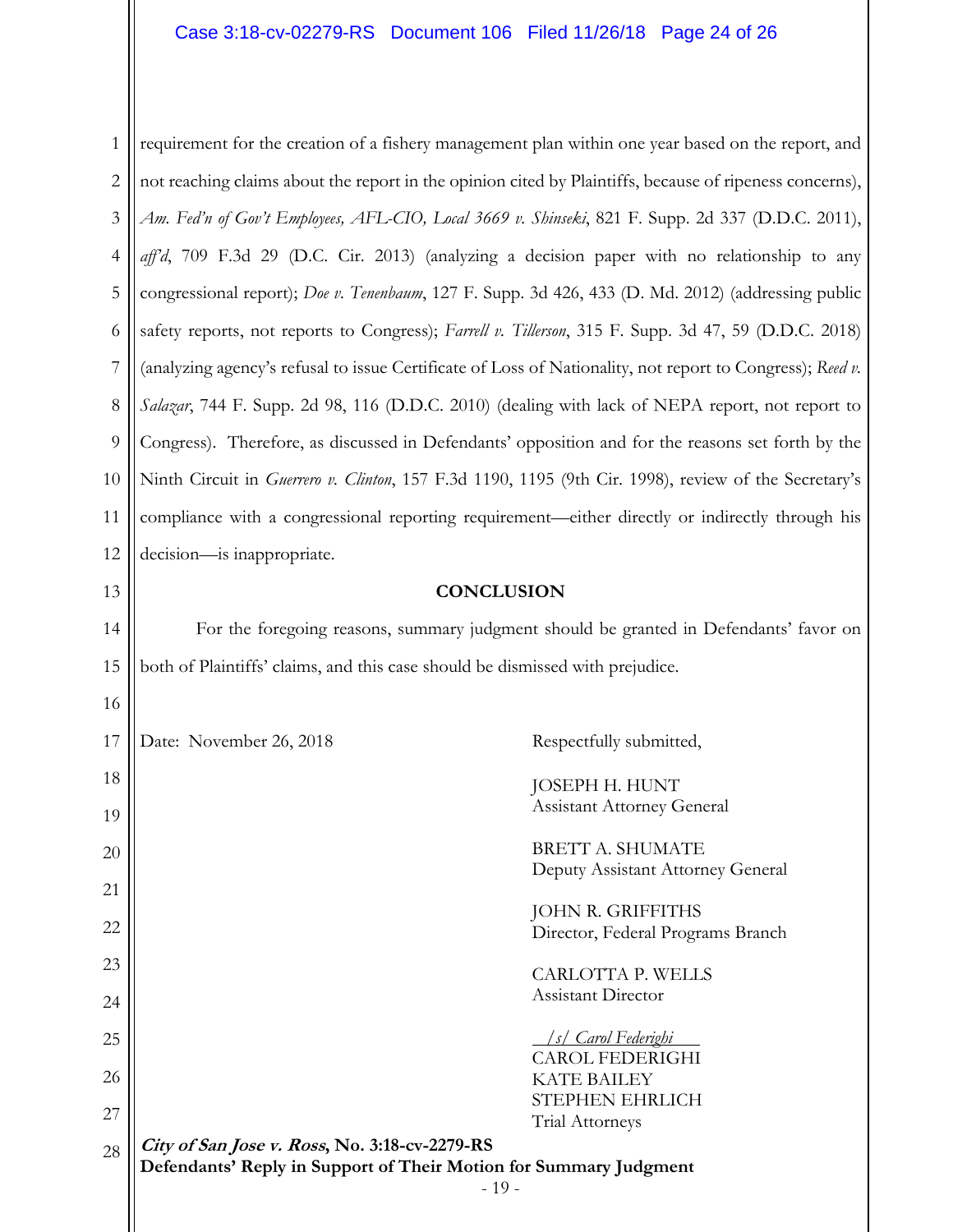**City of San Jose v. Ross, No. 3:18-cv-2279-RS Defendants' Reply in Support of Their Motion for Summary Judgment**  - 20 - United States Department of Justice Civil Division, Federal Programs Branch 20 Massachusetts Ave., NW Washington, DC 20530 Tel.: (202) 514-1903 Fax: (202) 616-8470 Email: carol.federighi@usdoj.gov *Attorneys for Defendants*